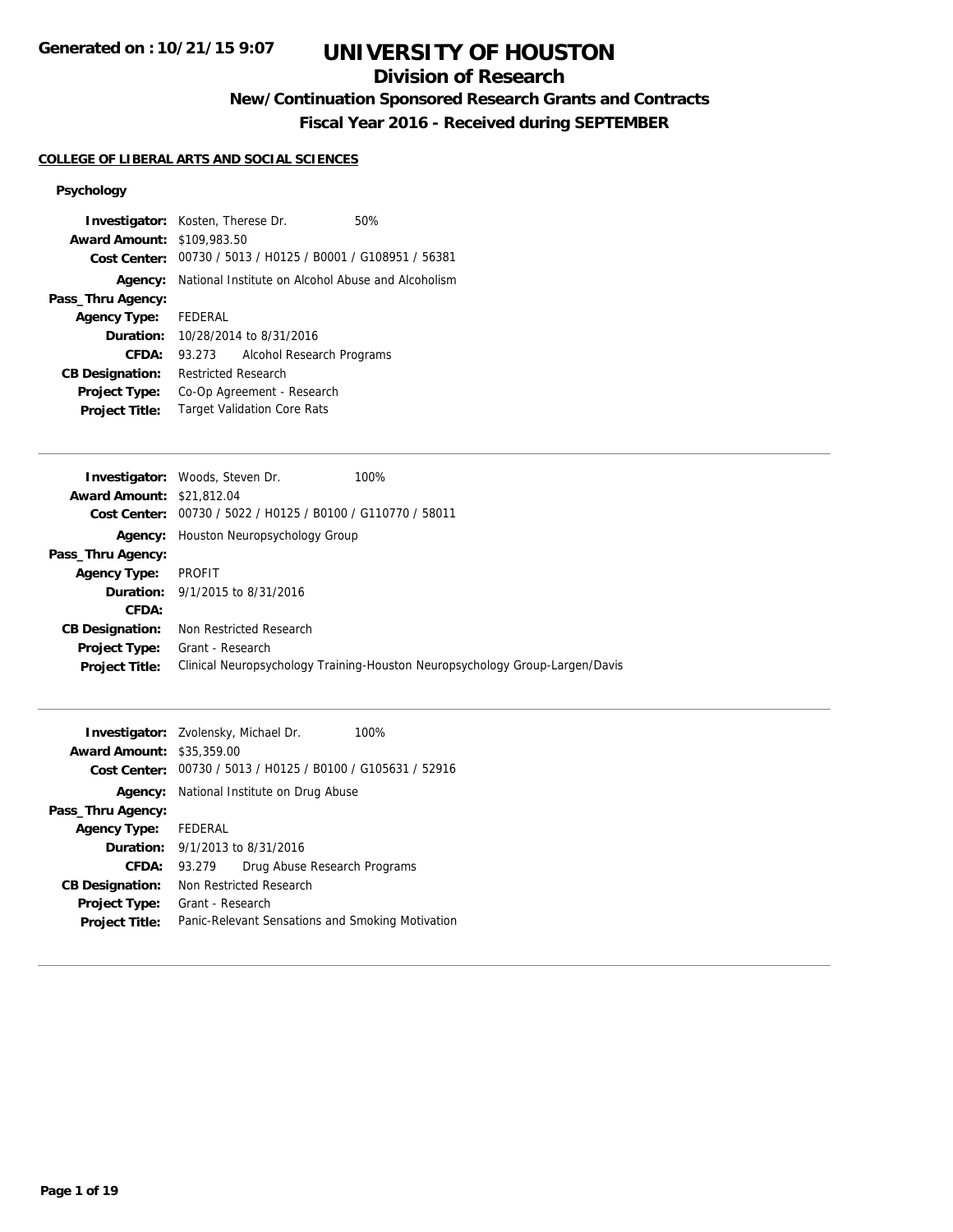## **Division of Research**

## **New/Continuation Sponsored Research Grants and Contracts**

**Fiscal Year 2016 - Received during SEPTEMBER**

### **COLLEGE OF LIBERAL ARTS AND SOCIAL SCIENCES**

## **Psychology**

|                                  | <b>Investigator:</b> Woods, Steven Dr.<br>100%                                                                    |
|----------------------------------|-------------------------------------------------------------------------------------------------------------------|
| <b>Award Amount: \$21,648.00</b> |                                                                                                                   |
|                                  | Cost Center: 00730 / 5013 / H0125 / B0100 / G110773 / 58016                                                       |
|                                  | Agency: Michael E. DeBakey Veterans Affairs Medical Center                                                        |
| Pass_Thru Agency:                |                                                                                                                   |
| <b>Agency Type:</b>              | FEDERAL                                                                                                           |
|                                  | <b>Duration:</b> 9/1/2015 to 8/31/2016                                                                            |
| CFDA:                            | VA Supportive Services for Veteran Families Program<br>64.033                                                     |
| <b>CB Designation:</b>           | Non Restricted Research                                                                                           |
| <b>Project Type:</b>             | Grant - Research                                                                                                  |
| <b>Project Title:</b>            | Clinical Neuropsychology Training-Michael E. DeBakey Veterans Affairs Medical Center, Neurology Care Line-Collins |

|                                  | <b>Investigator:</b> Woods, Steven Dr.         | 100%                                                                  |
|----------------------------------|------------------------------------------------|-----------------------------------------------------------------------|
| <b>Award Amount: \$11,443.00</b> |                                                |                                                                       |
| Cost Center:                     | 00730 / 5021 / H0125 / B0100 / G110772 / 58018 |                                                                       |
| Agency:                          | The Methodist Hospital                         |                                                                       |
| Pass_Thru Agency:                |                                                |                                                                       |
| <b>Agency Type:</b>              | NON PROFIT                                     |                                                                       |
|                                  | <b>Duration:</b> 9/1/2015 to 8/31/2016         |                                                                       |
| CFDA:                            |                                                |                                                                       |
| <b>CB Designation:</b>           | Non Restricted Research                        |                                                                       |
| <b>Project Type:</b>             | Grant - Research                               |                                                                       |
| <b>Project Title:</b>            |                                                | Clinical Neuropsychology Training-The Methodist Hospital-Dulay/Podell |

### **COLLEGE OF NATURAL SCIENCES AND MATHEMATICS**

### **Biology/Biochemistry**

| <b>Award Amount: \$8,800.00</b>               | <b>Investigator:</b> Garbey, Marc Dr.<br>50%<br>Cost Center: 00730 / 5013 / H0104 / B0100 / G110479 / 57819                                      |
|-----------------------------------------------|--------------------------------------------------------------------------------------------------------------------------------------------------|
|                                               | <b>Agency:</b> National Science Foundation                                                                                                       |
| Pass_Thru Agency:                             |                                                                                                                                                  |
| <b>Agency Type:</b>                           | FEDERAL                                                                                                                                          |
|                                               | <b>Duration:</b> 2/1/2016 to 1/31/2017                                                                                                           |
| <b>CFDA:</b>                                  | International Science and Engineering (OISE)<br>47.079                                                                                           |
| <b>CB Designation:</b>                        | Non Restricted Research                                                                                                                          |
| <b>Project Type:</b><br><b>Project Title:</b> | Grant - Research<br>6th Annual International Conference in Computational Surgery and Dual Training: Boreaux. France: Spring/Early<br>Summer 2016 |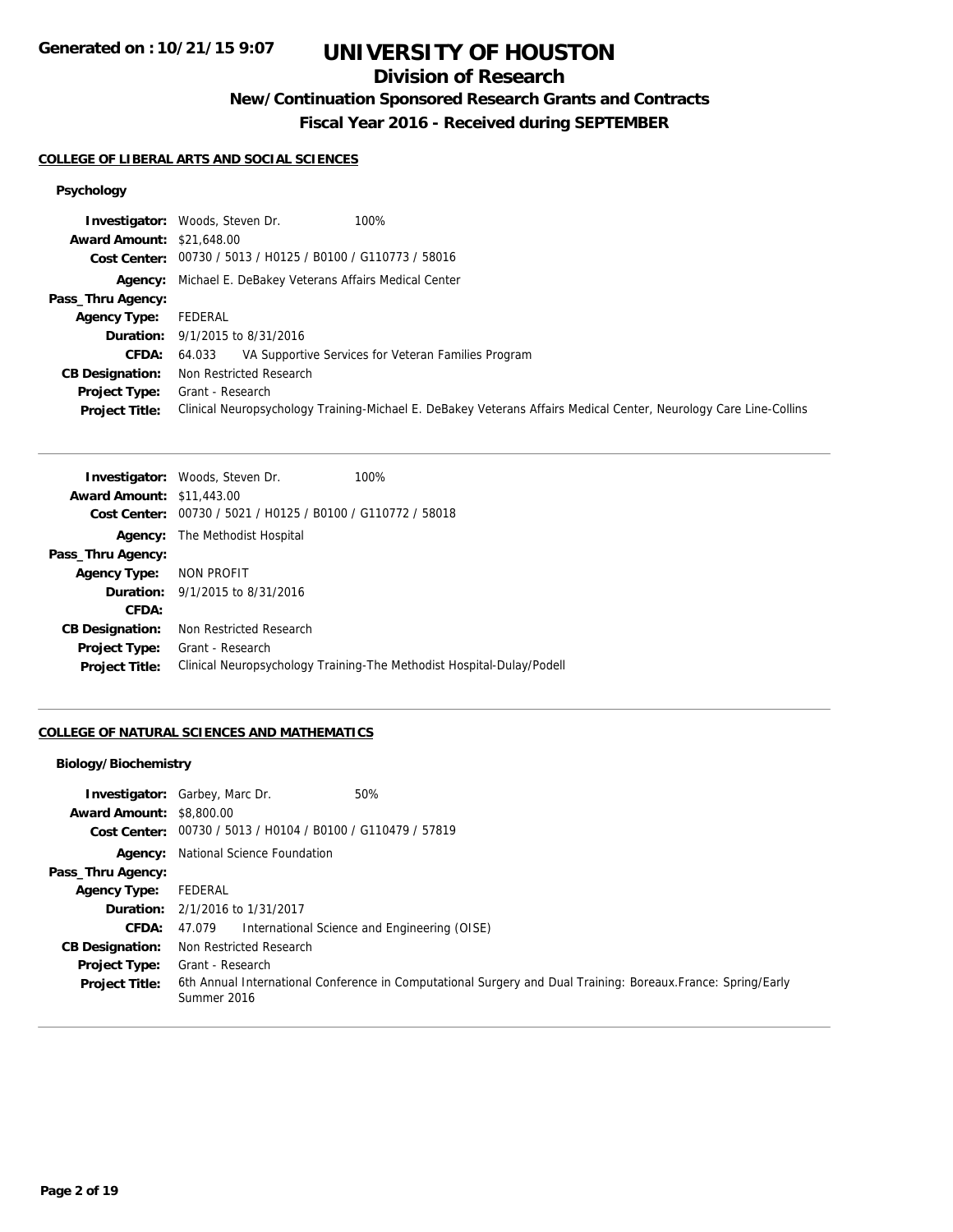### **Division of Research**

# **New/Continuation Sponsored Research Grants and Contracts**

# **Fiscal Year 2016 - Received during SEPTEMBER**

### **COLLEGE OF NATURAL SCIENCES AND MATHEMATICS**

### **Chemistry**

| <b>Investigator:</b> Do, Loi Dr. |                                                             | 100%                                                                                                             |
|----------------------------------|-------------------------------------------------------------|------------------------------------------------------------------------------------------------------------------|
| <b>Award Amount: \$55,000.00</b> |                                                             |                                                                                                                  |
|                                  | Cost Center: 00730 / 5021 / H0107 / B0001 / C108274 / 57635 |                                                                                                                  |
|                                  | <b>Agency:</b> American Chemical Society                    |                                                                                                                  |
| Pass_Thru Agency:                |                                                             |                                                                                                                  |
| <b>Agency Type:</b>              | NON PROFIT                                                  |                                                                                                                  |
|                                  | <b>Duration:</b> 9/1/2015 to 8/31/2017                      |                                                                                                                  |
| CFDA:                            |                                                             |                                                                                                                  |
| <b>CB Designation:</b>           | <b>Restricted Research</b>                                  |                                                                                                                  |
| <b>Project Type:</b>             | Grant - Research                                            |                                                                                                                  |
| <b>Project Title:</b>            | Ni and Pd Catalysts                                         | Upgrading Polyethylene: Copolymerization of Ethylene and Polar Vinyl Monomers Facilitated by Lewis Acid Appended |

|                                   | <b>Investigator:</b> Xu, Shoujun Dr.                        | 60%                                                                                      |
|-----------------------------------|-------------------------------------------------------------|------------------------------------------------------------------------------------------|
| <b>Award Amount: \$207,000.00</b> |                                                             |                                                                                          |
|                                   | Cost Center: 00730 / 5013 / H0107 / B0001 / G109326 / 57787 |                                                                                          |
| Agency:                           |                                                             | NSF/Engineering Science in Electrical, Communications, & Systems Engineering             |
| Pass_Thru Agency:                 |                                                             |                                                                                          |
| <b>Agency Type:</b>               | FEDERAL                                                     |                                                                                          |
|                                   | <b>Duration:</b> 9/1/2015 to 8/31/2018                      |                                                                                          |
| <b>CFDA:</b>                      | <b>Engineering Grants</b><br>47.041                         |                                                                                          |
| <b>CB Designation:</b>            | <b>Restricted Research</b>                                  |                                                                                          |
| Project Type:                     | Grant - Research                                            |                                                                                          |
| <b>Project Title:</b>             |                                                             | A high-resolution high-efficiency force spectroscopy for measuring drug-DNA interactions |
|                                   |                                                             |                                                                                          |

### **Computer Science**

|                                  | <b>Investigator:</b> Pandurangan, Gopal Dr.<br>100%               |
|----------------------------------|-------------------------------------------------------------------|
| <b>Award Amount: \$50,000.00</b> |                                                                   |
| Cost Center:                     | 00730 / 5013 / H0108 / B0001 / G109881 / 57763                    |
| Agency:                          | National Science Foundation                                       |
| Pass_Thru Agency:                |                                                                   |
| Agency Type: FEDERAL             |                                                                   |
|                                  | <b>Duration:</b> 9/1/2015 to 8/31/2019                            |
| CFDA:                            | Computer and Information Science and Engineering (CISE)<br>47.070 |
| <b>CB Designation:</b>           | <b>Restricted Research</b>                                        |
| <b>Project Type:</b>             | Grant - Research                                                  |
| <b>Project Title:</b>            | BSF:2014424: Time-Message Tradeoffs in Distributed Algorithms     |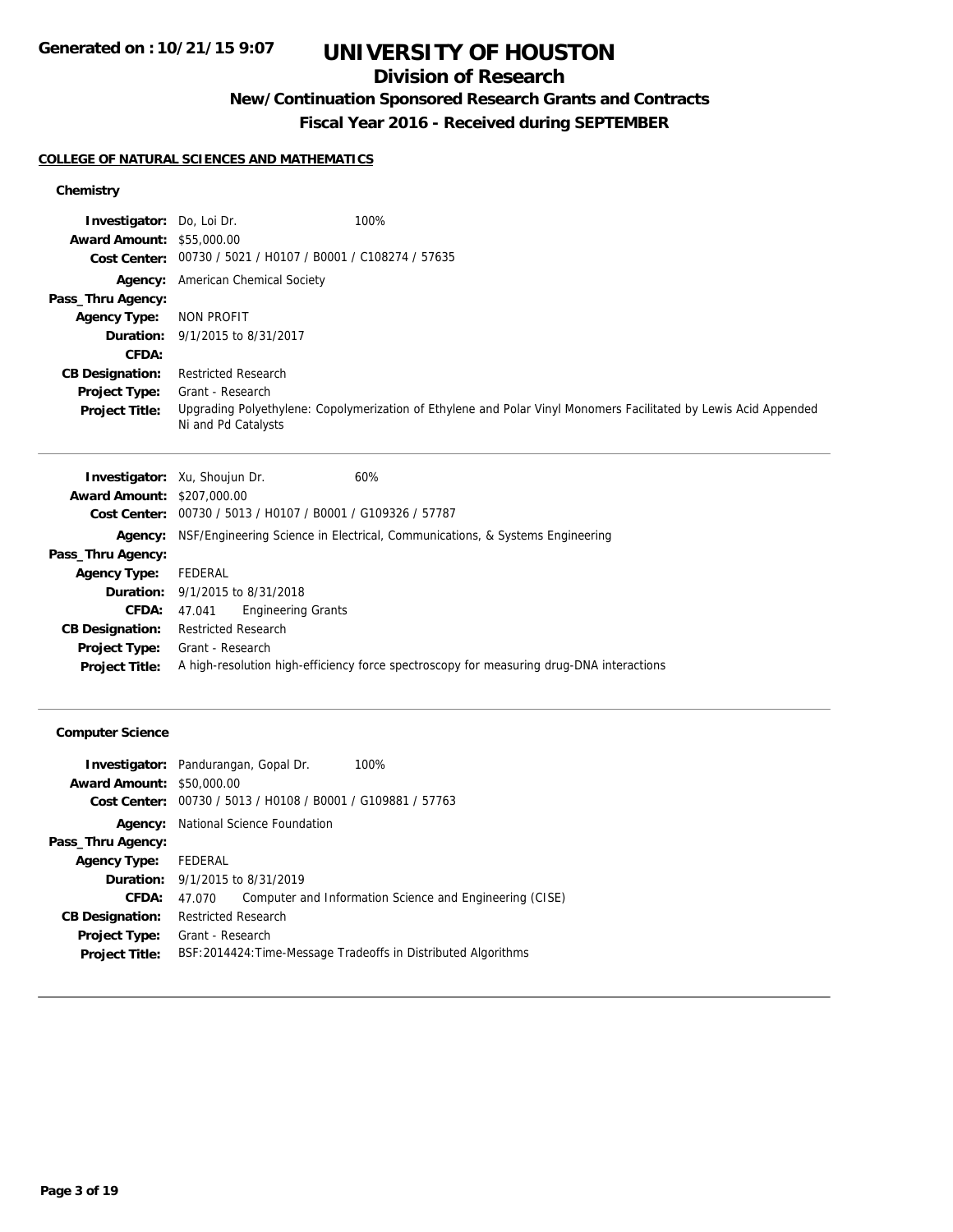### **Division of Research**

# **New/Continuation Sponsored Research Grants and Contracts**

**Fiscal Year 2016 - Received during SEPTEMBER**

#### **COLLEGE OF NATURAL SCIENCES AND MATHEMATICS**

### **Computer Science**

|                                   | 100%<br><b>Investigator:</b> Deng, Zhigang Dr.                                                  |
|-----------------------------------|-------------------------------------------------------------------------------------------------|
| <b>Award Amount: \$397,560.00</b> |                                                                                                 |
|                                   | Cost Center: 00730 / 5013 / H0108 / B0001 / G109719 / 57864                                     |
| Agency:                           | National Science Foundation                                                                     |
| Pass_Thru Agency:                 |                                                                                                 |
| <b>Agency Type:</b>               | FEDERAL                                                                                         |
|                                   | <b>Duration:</b> 9/1/2015 to 8/31/2018                                                          |
| <b>CFDA:</b>                      | Computer and Information Science and Engineering (CISE)<br>47.070                               |
| <b>CB Designation:</b>            | <b>Restricted Research</b>                                                                      |
| <b>Project Type:</b>              | Grant - Research                                                                                |
| <b>Project Title:</b>             | CHS: Small: Digitally Mediated Multi-party Communication: Acquisition, Modeling, and Evaluation |
|                                   |                                                                                                 |

#### **Dean, Natural Sciences and Mathematics**

| <b>Investigator:</b> Hardy, John Dr.<br><b>Award Amount: \$39,719.50</b> |                                                                           | Cost Center: 00730 / 5015 / H0102 / B0001 / G107891 / 56315 | 50% |
|--------------------------------------------------------------------------|---------------------------------------------------------------------------|-------------------------------------------------------------|-----|
|                                                                          |                                                                           | <b>Agency:</b> Texas Southern University                    |     |
|                                                                          | Pass_Thru Agency: National Science Foundation                             |                                                             |     |
| <b>Agency Type:</b>                                                      | FEDERAL                                                                   |                                                             |     |
|                                                                          |                                                                           | <b>Duration:</b> 9/1/2014 to 8/31/2016                      |     |
| CFDA:                                                                    | 47.076                                                                    | Education and Human Resources                               |     |
| <b>CB Designation:</b>                                                   | <b>Restricted Research</b>                                                |                                                             |     |
| Project Type:                                                            |                                                                           | Co-Op Agreement - Research                                  |     |
| <b>Project Title:</b>                                                    | Houston-Louis Stokes Alliance for Minority Participation: Senior Alliance |                                                             |     |

| <b>Investigator:</b> Wells, Dan E. Dr.<br><b>Award Amount: \$39,719.50</b> |                                                                           |                                                             | 50% |
|----------------------------------------------------------------------------|---------------------------------------------------------------------------|-------------------------------------------------------------|-----|
|                                                                            |                                                                           | Cost Center: 00730 / 5015 / H0102 / B0001 / G107891 / 56315 |     |
|                                                                            | <b>Agency:</b> Texas Southern University                                  |                                                             |     |
|                                                                            | Pass_Thru Agency: National Science Foundation                             |                                                             |     |
| <b>Agency Type:</b>                                                        | FEDERAL                                                                   |                                                             |     |
|                                                                            | <b>Duration:</b> 9/1/2014 to 8/31/2016                                    |                                                             |     |
| CFDA:                                                                      |                                                                           | 47.076 Education and Human Resources                        |     |
| <b>CB Designation:</b>                                                     | Restricted Research                                                       |                                                             |     |
| <b>Project Type:</b>                                                       | Co-Op Agreement - Research                                                |                                                             |     |
| <b>Project Title:</b>                                                      | Houston-Louis Stokes Alliance for Minority Participation: Senior Alliance |                                                             |     |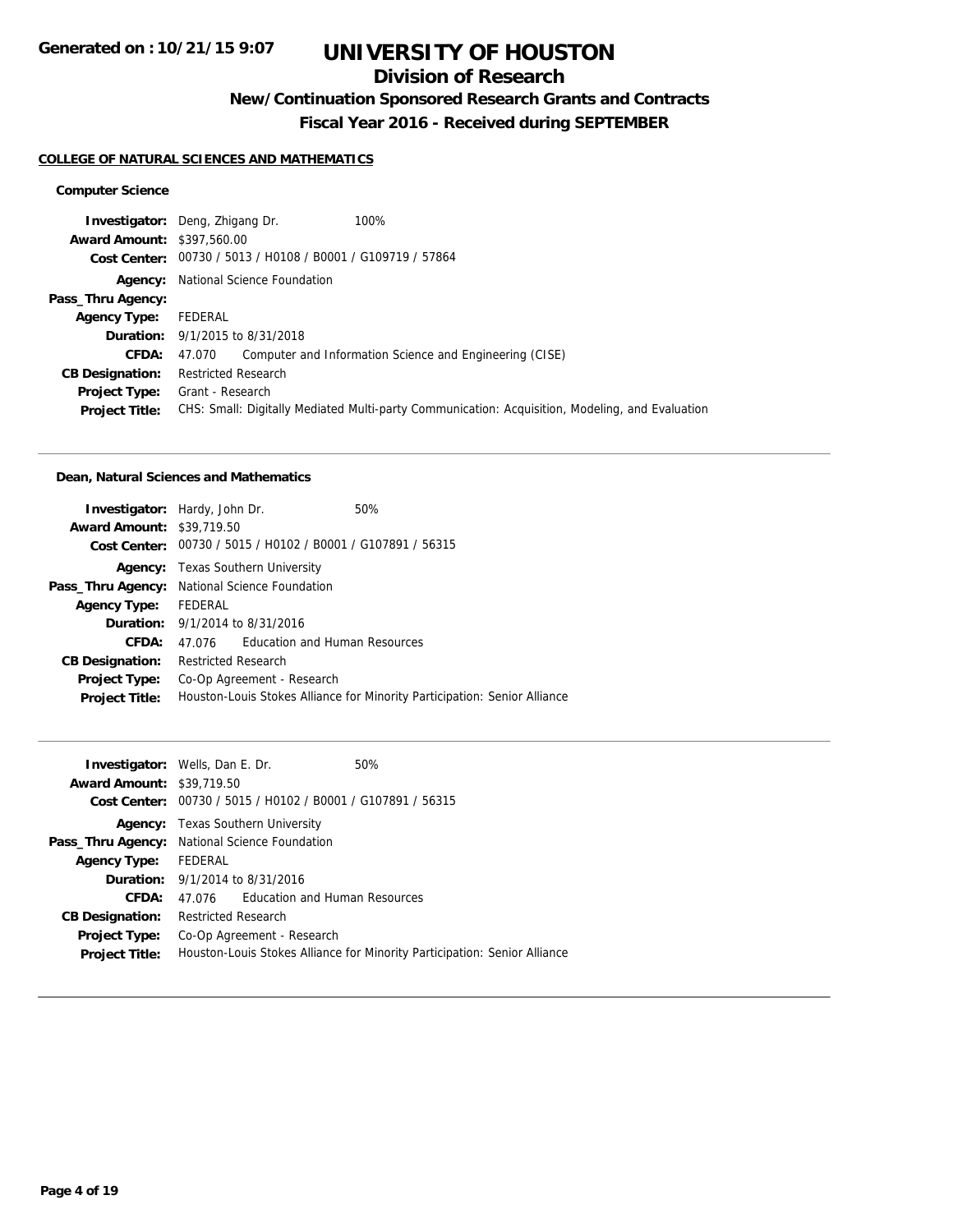### **Division of Research**

**New/Continuation Sponsored Research Grants and Contracts**

**Fiscal Year 2016 - Received during SEPTEMBER**

#### **COLLEGE OF NATURAL SCIENCES AND MATHEMATICS**

### **Earth & Atmospheric Sciences**

| <b>Award Amount: \$150,000.00</b> | <b>Investigator:</b> Mann, Paul Dr.<br>Cost Center: 00730 / 5022 / H0109 / B0001 / C106782 / 52937 | 100% |
|-----------------------------------|----------------------------------------------------------------------------------------------------|------|
|                                   |                                                                                                    |      |
| Agency:                           | Consortium Members - For Profit                                                                    |      |
| Pass_Thru Agency:                 |                                                                                                    |      |
| <b>Agency Type:</b>               | PROFIT                                                                                             |      |
|                                   | <b>Duration:</b> 9/1/2012 to 8/31/2018                                                             |      |
| CFDA:                             |                                                                                                    |      |
| <b>CB Designation:</b>            | <b>Restricted Research</b>                                                                         |      |
| <b>Project Type:</b>              | Contract - Research                                                                                |      |
| <b>Project Title:</b>             | Caribbean Basins, Tectonics, and Hydrocarbons - Phase III                                          |      |

| <b>Investigator:</b> Khan, Shuhab Dr. |                                             |                                                             | 100%                                    |
|---------------------------------------|---------------------------------------------|-------------------------------------------------------------|-----------------------------------------|
| <b>Award Amount: \$55,896.00</b>      |                                             |                                                             |                                         |
|                                       |                                             | Cost Center: 00730 / 5013 / H0109 / B0001 / C106421 / 54164 |                                         |
| Agency:                               |                                             | National Academy of Sciences                                |                                         |
| Pass_Thru Agency:                     |                                             | U. S. Agency for International Development                  |                                         |
| <b>Agency Type:</b>                   | <b>FFDFRAL</b>                              |                                                             |                                         |
|                                       | <b>Duration:</b> $10/1/2013$ to $9/30/2016$ |                                                             |                                         |
| CFDA:                                 | 98.001                                      |                                                             | US Agency for International Development |
| <b>CB Designation:</b>                | <b>Restricted Research</b>                  |                                                             |                                         |
| <b>Project Type:</b>                  | Grant - Research                            |                                                             |                                         |
| <b>Project Title:</b>                 |                                             | Neotectonic Studies of Chaman Fault W. Pakistan             |                                         |

### **Mathematics**

|                                 | <b>Investigator:</b> Nicol, Matthew Dr.        | 100%                                                                  |
|---------------------------------|------------------------------------------------|-----------------------------------------------------------------------|
| <b>Award Amount: \$7,000.00</b> |                                                |                                                                       |
| Cost Center:                    | 00730 / 5021 / H0110 / B0001 / C109465 / 57436 |                                                                       |
| Agency:                         | The Simons Foundation                          |                                                                       |
| Pass_Thru Agency:               |                                                |                                                                       |
| Agency Type: FOUNDATION         |                                                |                                                                       |
|                                 | <b>Duration:</b> 9/1/2015 to 8/31/2020         |                                                                       |
| CFDA:                           |                                                |                                                                       |
| <b>CB Designation:</b>          | <b>Restricted Research</b>                     |                                                                       |
| <b>Project Type:</b>            | Grant - Research                               |                                                                       |
| <b>Project Title:</b>           |                                                | Statistical properties of stationary and sequential dynamical systems |
|                                 |                                                |                                                                       |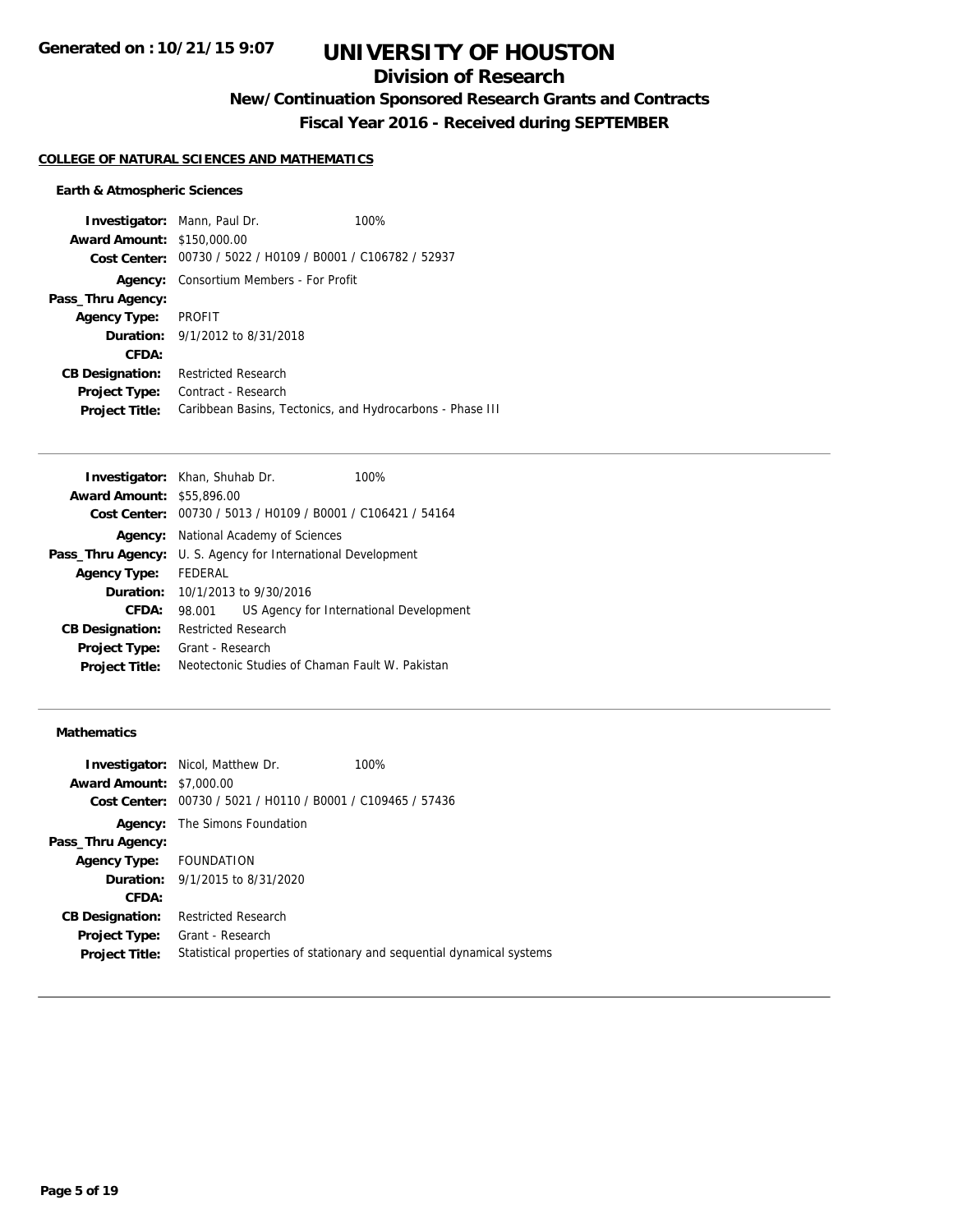## **Division of Research**

## **New/Continuation Sponsored Research Grants and Contracts**

**Fiscal Year 2016 - Received during SEPTEMBER**

#### **COLLEGE OF NATURAL SCIENCES AND MATHEMATICS**

### **Physics**

|                                  | <b>Investigator:</b> Ratti, Claudia Dr.<br>100%                                                                              |
|----------------------------------|------------------------------------------------------------------------------------------------------------------------------|
| <b>Award Amount: \$80,000.00</b> |                                                                                                                              |
|                                  | Cost Center: 00730 / 5013 / H0112 / B0001 / G109333 / 57872                                                                  |
|                                  | <b>Agency:</b> National Science Foundation                                                                                   |
| Pass_Thru Agency:                |                                                                                                                              |
| <b>Agency Type:</b>              | FEDERAL                                                                                                                      |
|                                  | <b>Duration:</b> 9/1/2015 to 8/31/2018                                                                                       |
| <b>CFDA:</b>                     | Mathematical and Physical Sciences<br>47.049                                                                                 |
| <b>CB Designation:</b>           | <b>Restricted Research</b>                                                                                                   |
| Project Type:                    | Grant - Research                                                                                                             |
| <b>Project Title:</b>            | Crossover phenomena in the deconfinement transition of QCD on the lattice and in heavy-ion collisions at RHIC and<br>the LHC |

|                                   | <b>Investigator:</b> Cheung, Margaret Dr.                   | 65%                                                                |
|-----------------------------------|-------------------------------------------------------------|--------------------------------------------------------------------|
| <b>Award Amount: \$161,928.00</b> |                                                             |                                                                    |
|                                   | Cost Center: 00730 / 5013 / H0112 / B0001 / G102142 / 49699 |                                                                    |
| Agency:                           | National Institute of General Medical Sciences              |                                                                    |
| Pass_Thru Agency:                 |                                                             |                                                                    |
| <b>Agency Type:</b>               | FEDERAL                                                     |                                                                    |
|                                   | <b>Duration:</b> 9/30/2011 to 8/31/2016                     |                                                                    |
| CFDA:                             | 93.859                                                      | Pharmacology, Physiology, and Biological Chemistry Research        |
| <b>CB Designation:</b>            | <b>Restricted Research</b>                                  |                                                                    |
| <b>Project Type:</b>              | Grant - Research                                            |                                                                    |
| <b>Project Title:</b>             |                                                             | Manipulating Signaling Proteins for Target Binding and Recognition |
|                                   |                                                             |                                                                    |

### **COLLEGE OF OPTOMETRY**

### **Optometry Vision Sciences**

|                                   | <b>Investigator:</b> Harwerth, Ronald S. Dr.   | 100% |
|-----------------------------------|------------------------------------------------|------|
| <b>Award Amount: \$368,725.00</b> |                                                |      |
| Cost Center:                      | 00730 / 5013 / H0114 / B0001 / G104488 / 51914 |      |
|                                   | <b>Agency:</b> National Eye Institute          |      |
| Pass_Thru Agency:                 |                                                |      |
| Agency Type: FEDERAL              |                                                |      |
|                                   | <b>Duration:</b> $9/30/2012$ to $8/31/2017$    |      |
| CFDA:                             | Vision Research<br>93.867                      |      |
| <b>CB Designation:</b>            | <b>Restricted Research</b>                     |      |
| Project Type:                     | Grant - Research                               |      |
| <b>Project Title:</b>             | Behavioral Measures of Vision                  |      |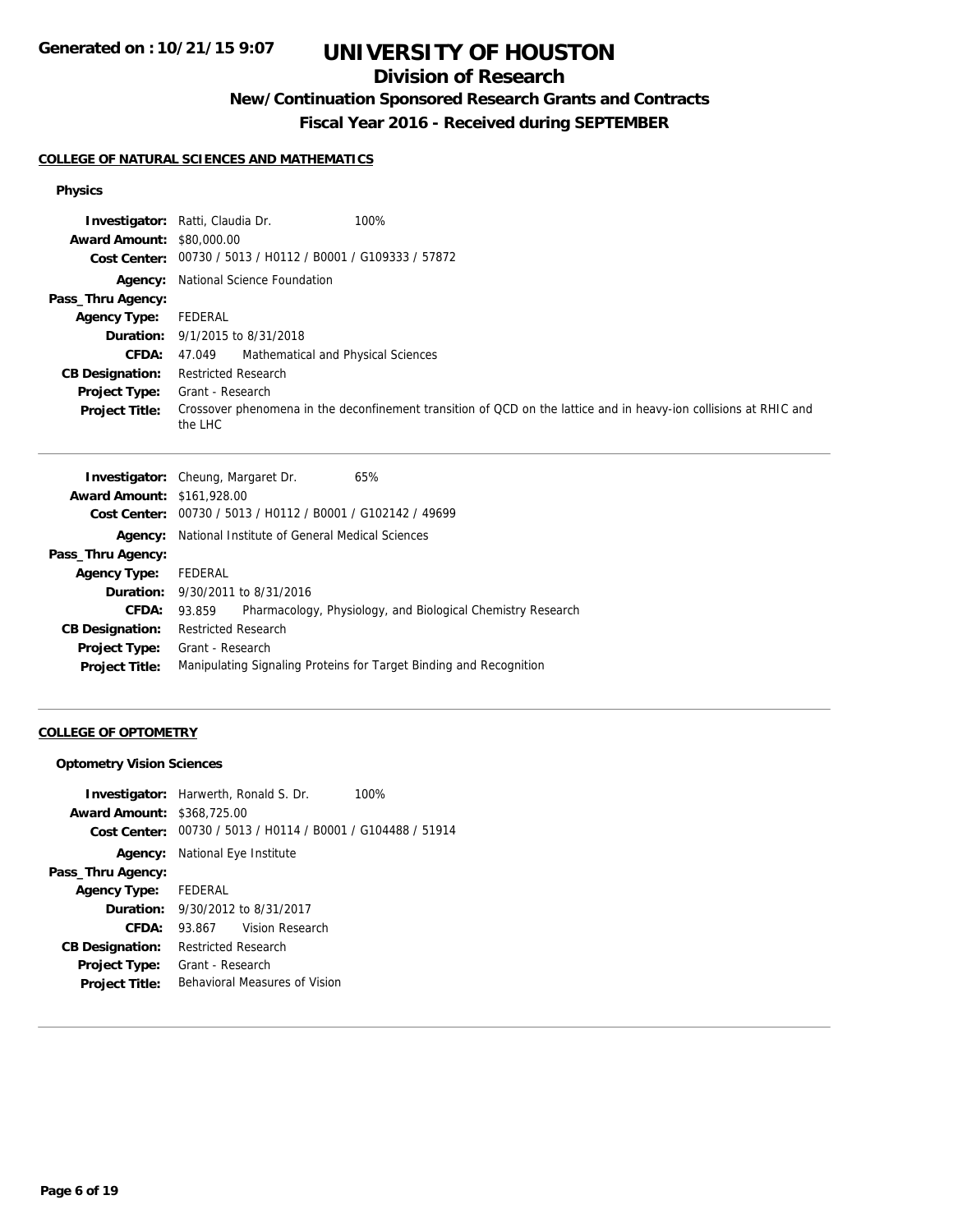### **Division of Research**

## **New/Continuation Sponsored Research Grants and Contracts**

**Fiscal Year 2016 - Received during SEPTEMBER**

#### **COLLEGE OF OPTOMETRY**

#### **Optometry Vision Sciences**

**Investigator:** Patel, Nimesh Dr. 100% **Award Amount:** \$210,141.00 **Cost Center:** 00730 / 5013 / H0114 / B0001 / G102515 / 49291 **Agency:** National Eye Institute **Pass\_Thru Agency: Agency Type:** FEDERAL **Duration:** 9/1/2011 to 8/31/2016 **CFDA:** 93.867 Vision Research **CB Designation:** Restricted Research **Project Type:** Grant - Research **Project Title:** Retinal Nerve Fiber Layer Area in Aging and Glaucoma

#### **CULLEN COLLEGE OF ENGINEERING**

#### **Biomedical Engineering**

|                                 | 20%<br><b>Investigator: Omurtag, Ahmet</b>                                                                                 |
|---------------------------------|----------------------------------------------------------------------------------------------------------------------------|
| <b>Award Amount: \$2,300.00</b> |                                                                                                                            |
| Cost Center:                    | 00730 / 5013 / H0070 / B0001 / G109853 / 58006                                                                             |
| Agency:                         | National Science Foundation                                                                                                |
| Pass_Thru Agency:               |                                                                                                                            |
| <b>Agency Type:</b>             | FEDERAL                                                                                                                    |
|                                 | <b>Duration:</b> 9/15/2015 to 8/31/2016                                                                                    |
| CFDA:                           | <b>Engineering Grants</b><br>47.041                                                                                        |
| <b>CB Designation:</b>          | <b>Restricted Research</b>                                                                                                 |
| <b>Project Type:</b>            | Grant - Research                                                                                                           |
| <b>Project Title:</b>           | Planning Grant: Collaborative Research: I/UCRC for Building Reliable Advances and Innovation in Neurotechnology<br>(BRAIN) |

### **Center for Integrated Bio and Nano Systems**

|                                   | 8%<br><b>Investigator:</b> Bao, Jiming Dr.                                                             |
|-----------------------------------|--------------------------------------------------------------------------------------------------------|
| <b>Award Amount: \$114,057.76</b> |                                                                                                        |
|                                   | Cost Center: 00730 / 5013 / H0067 / B0001 / G109663 / 57886                                            |
|                                   | <b>Agency:</b> National Science Foundation                                                             |
| Pass_Thru Agency:                 |                                                                                                        |
| <b>Agency Type:</b>               | FEDERAL                                                                                                |
|                                   | <b>Duration:</b> 9/1/2015 to 8/31/2019                                                                 |
|                                   | <b>Engineering Grants</b><br><b>CFDA:</b> 47.041                                                       |
| <b>CB Designation:</b>            | <b>Restricted Research</b>                                                                             |
| <b>Project Type:</b>              | Grant - Research                                                                                       |
| <b>Project Title:</b>             | SNM: Massively Parallel Nanopatterning by Print and Repeat Nanopantography with Reusable Stencil Masks |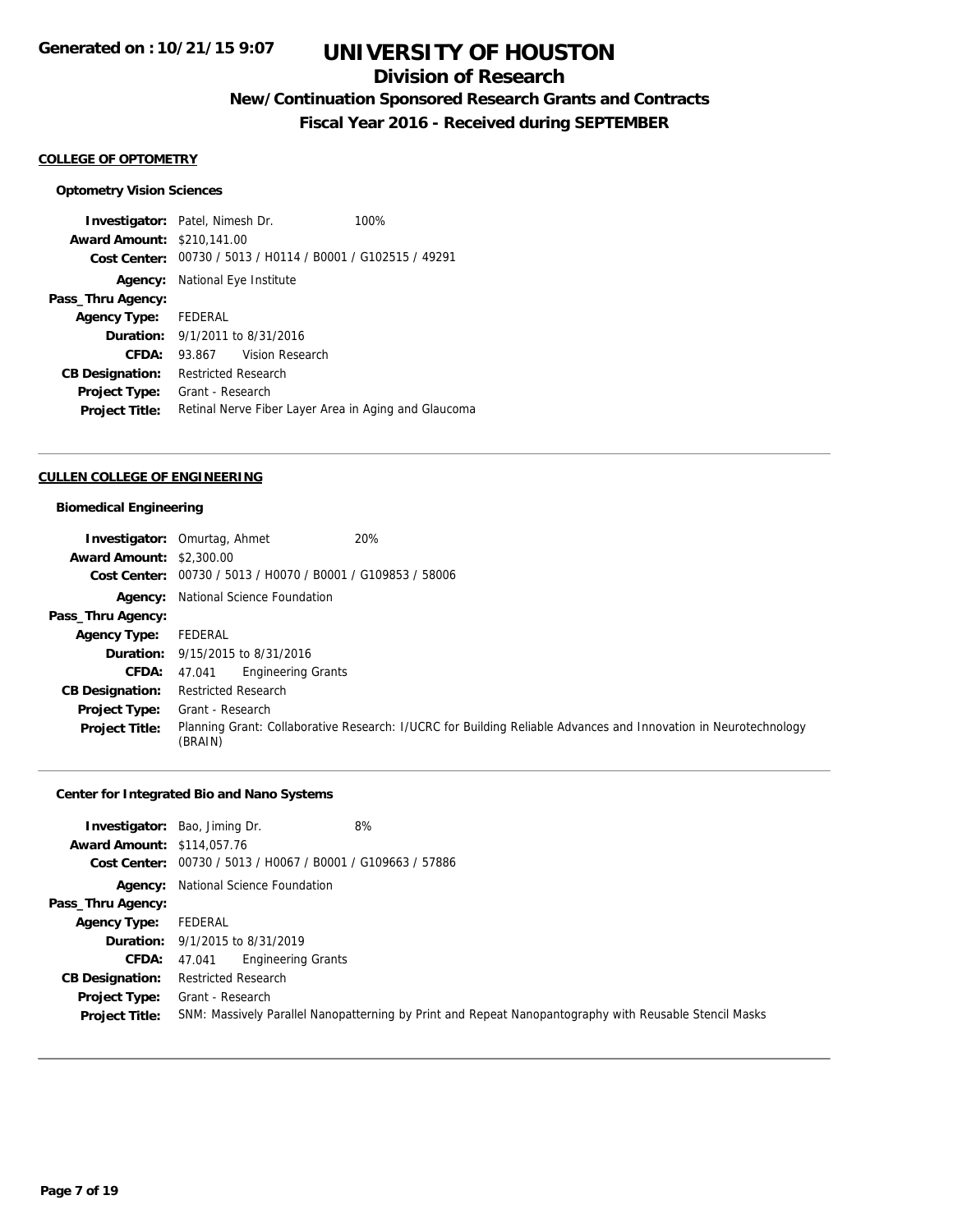### **Division of Research**

### **New/Continuation Sponsored Research Grants and Contracts**

**Fiscal Year 2016 - Received during SEPTEMBER**

#### **CULLEN COLLEGE OF ENGINEERING**

#### **Center for Integrated Bio and Nano Systems**

**Investigator:** Ruchhoeft, Paul Dr. 14% **Award Amount:** \$199,601.08 **Cost Center:** 00730 / 5013 / H0067 / B0001 / G109663 / 57886 **Agency:** National Science Foundation **Pass\_Thru Agency: Agency Type:** FEDERAL **Duration:** 9/1/2015 to 8/31/2019 **CFDA:** 47.041 Engineering Grants **CB Designation:** Restricted Research **Project Type:** Grant - Research **Project Title:** SNM: Massively Parallel Nanopatterning by Print and Repeat Nanopantography with Reusable Stencil Masks

### **Chemical Engineering**

| <b>Investigator:</b> Grabow, Lars Dr. |                            |                                                             | 100%                                                                    |
|---------------------------------------|----------------------------|-------------------------------------------------------------|-------------------------------------------------------------------------|
| <b>Award Amount: \$201,005.00</b>     |                            |                                                             |                                                                         |
|                                       |                            | Cost Center: 00730 / 5013 / H0067 / B0001 / G109275 / 57875 |                                                                         |
|                                       |                            | <b>Agency:</b> National Science Foundation                  |                                                                         |
| Pass_Thru Agency:                     |                            |                                                             |                                                                         |
| Agency Type: FEDERAL                  |                            |                                                             |                                                                         |
|                                       |                            | <b>Duration:</b> 9/1/2015 to 8/31/2018                      |                                                                         |
| CFDA:                                 |                            | 47.049 Mathematical and Physical Sciences                   |                                                                         |
| <b>CB Designation:</b>                | <b>Restricted Research</b> |                                                             |                                                                         |
| Project Type:                         | Grant - Research           |                                                             |                                                                         |
| <b>Project Title:</b>                 |                            |                                                             | Water-Assisted Oxygen Insertion Reactions Over Supported Gold Catalysts |
|                                       |                            |                                                             |                                                                         |

| <b>Award Amount: \$67,953.00</b> | 50%<br><b>Investigator:</b> Grabow, Lars Dr.<br>Cost Center: 00730 / 5013 / H0067 / B0001 / G109263 / 57687                    |
|----------------------------------|--------------------------------------------------------------------------------------------------------------------------------|
| Agency:                          | National Science Foundation                                                                                                    |
| Pass_Thru Agency:                |                                                                                                                                |
| <b>Agency Type:</b>              | FEDERAL                                                                                                                        |
|                                  | <b>Duration:</b> 9/1/2015 to 8/31/2018                                                                                         |
| <b>CFDA:</b>                     | Engineering Grants<br>47.041                                                                                                   |
| <b>CB Designation:</b>           | <b>Restricted Research</b>                                                                                                     |
| Project Type:                    | Grant - Research                                                                                                               |
| <b>Project Title:</b>            | UNS: Designing Metal-Exchanged Zeolites with Improved Activity, Selectivity and Stability for Non-Oxidative Methane<br>Upgrade |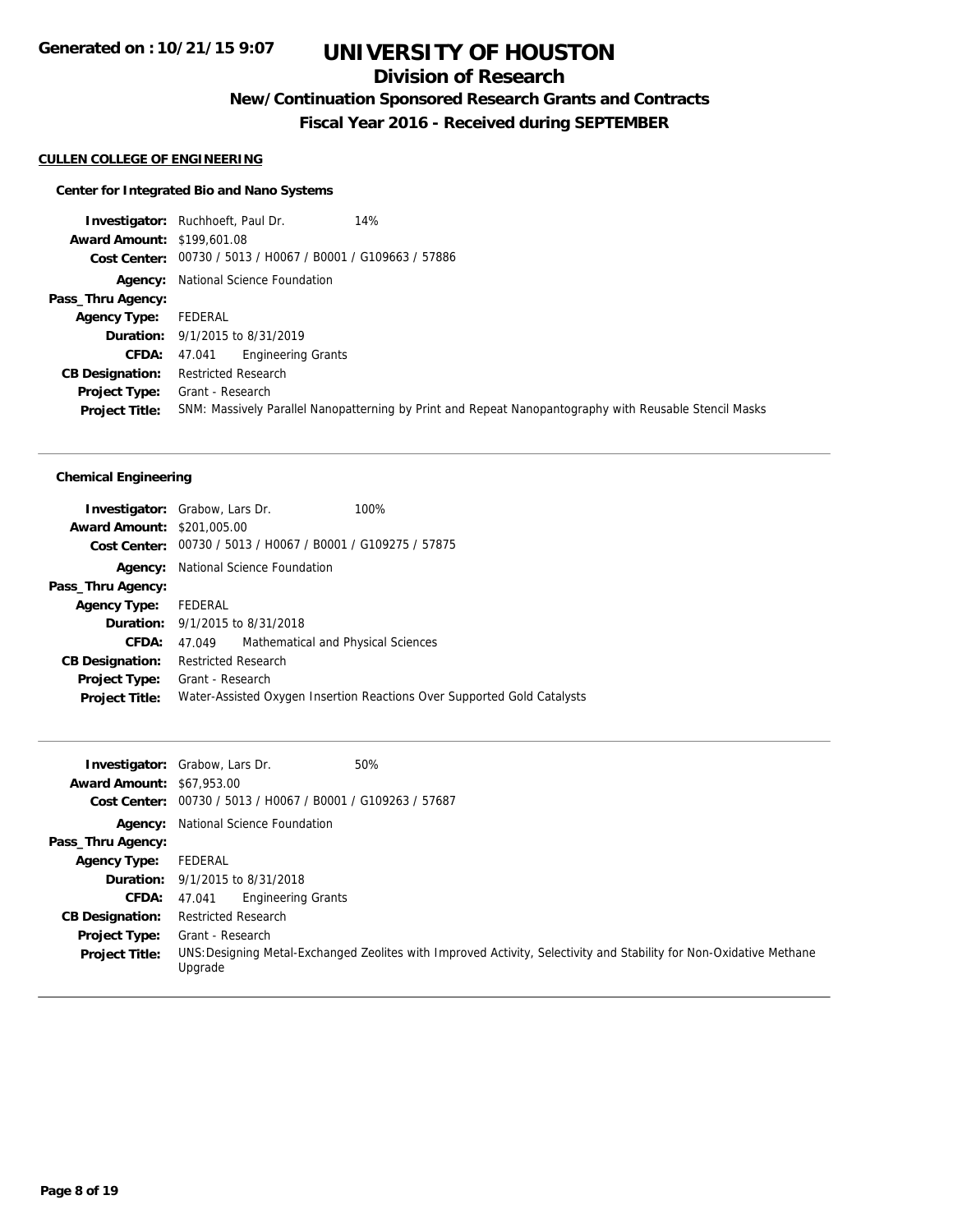### **Division of Research**

# **New/Continuation Sponsored Research Grants and Contracts**

**Fiscal Year 2016 - Received during SEPTEMBER**

#### **CULLEN COLLEGE OF ENGINEERING**

### **Chemical Engineering**

|                                   | <b>Investigator:</b> Rimer, Jeffrey Dr.                     | 50%                                                                                                                 |
|-----------------------------------|-------------------------------------------------------------|---------------------------------------------------------------------------------------------------------------------|
| <b>Award Amount: \$67,953.00</b>  | Cost Center: 00730 / 5013 / H0067 / B0001 / G109263 / 57687 |                                                                                                                     |
|                                   | Agency: National Science Foundation                         |                                                                                                                     |
| Pass_Thru Agency:                 |                                                             |                                                                                                                     |
| <b>Agency Type:</b>               | FEDERAL                                                     |                                                                                                                     |
|                                   | <b>Duration:</b> 9/1/2015 to 8/31/2018                      |                                                                                                                     |
| <b>CFDA:</b>                      | <b>Engineering Grants</b><br>47.041                         |                                                                                                                     |
| <b>CB Designation:</b>            | <b>Restricted Research</b>                                  |                                                                                                                     |
| <b>Project Type:</b>              | Grant - Research                                            |                                                                                                                     |
| <b>Project Title:</b>             | Upgrade                                                     | UNS: Designing Metal-Exchanged Zeolites with Improved Activity, Selectivity and Stability for Non-Oxidative Methane |
|                                   |                                                             |                                                                                                                     |
|                                   |                                                             |                                                                                                                     |
|                                   |                                                             | 28%                                                                                                                 |
| <b>Award Amount: \$399,202.16</b> | <b>Investigator:</b> Donnelly, Vincent Dr.                  |                                                                                                                     |
| <b>Cost Center:</b>               | 00730 / 5013 / H0067 / B0001 / G109663 / 57886              |                                                                                                                     |
| Agency:                           | National Science Foundation                                 |                                                                                                                     |
| Pass_Thru Agency:                 |                                                             |                                                                                                                     |
| <b>Agency Type:</b>               | FEDERAL                                                     |                                                                                                                     |
| Duration:                         | 9/1/2015 to 8/31/2019                                       |                                                                                                                     |
| <b>CFDA:</b>                      | <b>Engineering Grants</b><br>47.041                         |                                                                                                                     |
| <b>CB Designation:</b>            | <b>Restricted Research</b>                                  |                                                                                                                     |

**Project Title:** SNM: Massively Parallel Nanopatterning by Print and Repeat Nanopantography with Reusable Stencil Masks

| <b>Award Amount: \$399,202.16</b> | 28%<br><b>Investigator:</b> Economou, Demetre J. Dr.<br>Cost Center: 00730 / 5013 / H0067 / B0001 / G109663 / 57886 |
|-----------------------------------|---------------------------------------------------------------------------------------------------------------------|
|                                   | <b>Agency:</b> National Science Foundation                                                                          |
| Pass_Thru Agency:                 |                                                                                                                     |
| Agency Type:                      | FEDERAL                                                                                                             |
|                                   | <b>Duration:</b> 9/1/2015 to 8/31/2019                                                                              |
| <b>CFDA:</b>                      | <b>Engineering Grants</b><br>47.041                                                                                 |
| <b>CB Designation:</b>            | <b>Restricted Research</b>                                                                                          |
| <b>Project Type:</b>              | Grant - Research                                                                                                    |
| <b>Project Title:</b>             | SNM: Massively Parallel Nanopatterning by Print and Repeat Nanopantography with Reusable Stencil Masks              |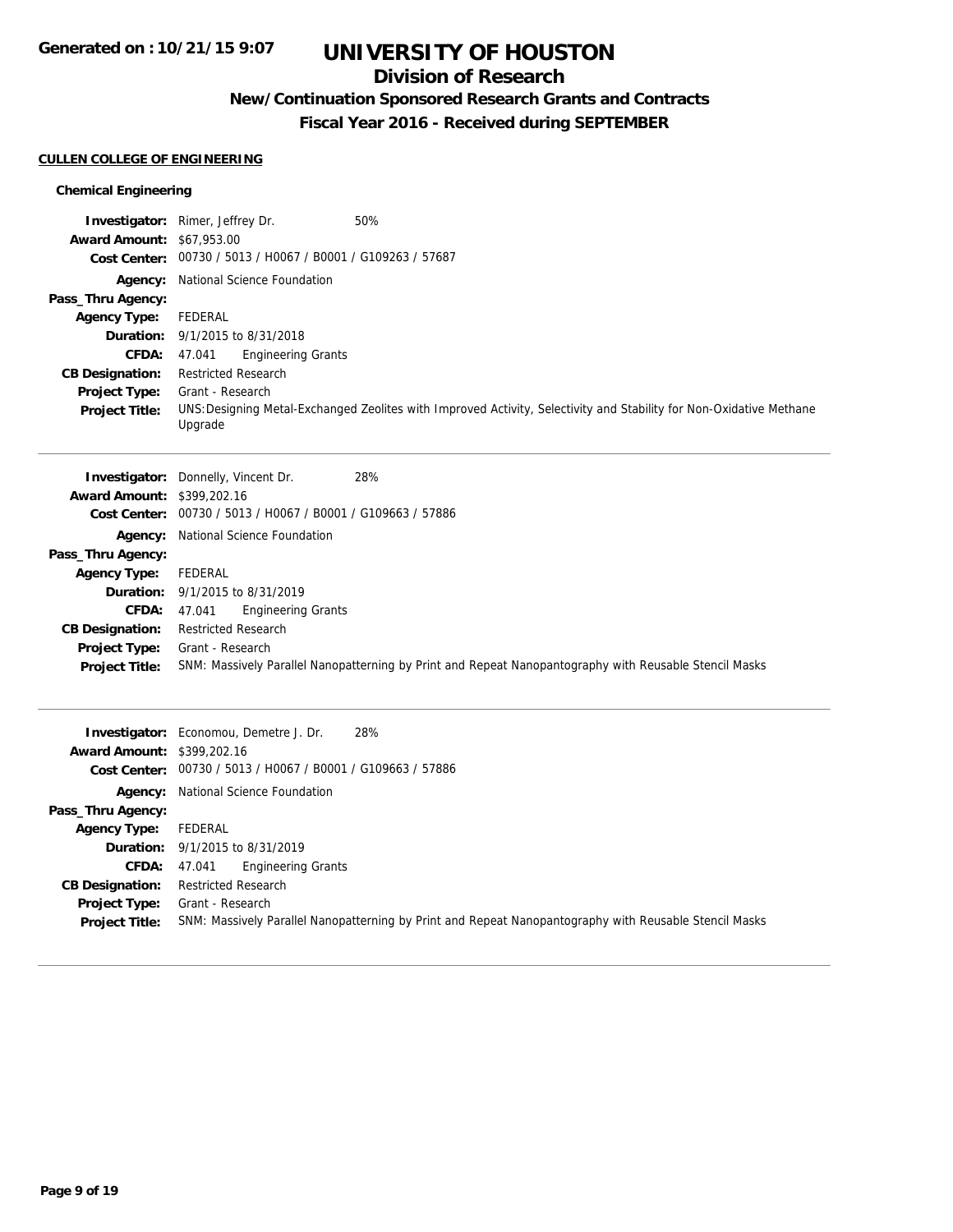### **Division of Research**

# **New/Continuation Sponsored Research Grants and Contracts**

**Fiscal Year 2016 - Received during SEPTEMBER**

### **CULLEN COLLEGE OF ENGINEERING**

### **Civil Engineering**

|                                   | <b>Investigator:</b> Shrestha, Ramesh Dr.<br>100%                                                  |
|-----------------------------------|----------------------------------------------------------------------------------------------------|
| <b>Award Amount: \$114,702.00</b> |                                                                                                    |
|                                   | Cost Center: 00730 / 5013 / H0068 / B0001 / G109496 / 57802                                        |
|                                   | <b>Agency:</b> National Science Foundation                                                         |
| Pass_Thru Agency:                 |                                                                                                    |
| <b>Agency Type:</b>               | FEDERAL                                                                                            |
|                                   | <b>Duration:</b> 9/1/2015 to 8/31/2017                                                             |
|                                   | <b>CFDA:</b> 47.075 Social, Behavioral, and Economic Sciences                                      |
| <b>CB Designation:</b>            | <b>Restricted Research</b>                                                                         |
| <b>Project Type:</b>              | Grant - Research                                                                                   |
| <b>Project Title:</b>             | Collaborative Research: Three Dimensional Landscape Reconstruction For Long Term Land Use Modeling |

|                                  | <b>Investigator:</b> Gencturk, Bora Dr.                     | 33%                                                                                                              |
|----------------------------------|-------------------------------------------------------------|------------------------------------------------------------------------------------------------------------------|
| <b>Award Amount: \$30,669.02</b> |                                                             |                                                                                                                  |
|                                  | Cost Center: 00730 / 5021 / H0068 / B0001 / G106361 / 54795 |                                                                                                                  |
|                                  | <b>Agency:</b> Qatar National Research Fund                 |                                                                                                                  |
| Pass_Thru Agency:                |                                                             |                                                                                                                  |
| <b>Agency Type:</b>              | FOUNDATION                                                  |                                                                                                                  |
|                                  | <b>Duration:</b> $5/10/2014$ to $5/9/2016$                  |                                                                                                                  |
| CFDA:                            |                                                             |                                                                                                                  |
| <b>CB Designation:</b>           | <b>Restricted Research</b>                                  |                                                                                                                  |
| <b>Project Type:</b>             | Grant - Research                                            |                                                                                                                  |
| <b>Project Title:</b>            |                                                             | Rehabilitation of Deteriorated Concrete Infrastructure in Qatar using Shape Memory Alloys for Active Confinement |

| <b>Investigator:</b> Rifai, Hanadi Dr.             |                            |                                                | 50%                                                            |
|----------------------------------------------------|----------------------------|------------------------------------------------|----------------------------------------------------------------|
| <b>Award Amount: \$74,874,00</b>                   |                            |                                                |                                                                |
| Cost Center:                                       |                            | 00730 / 5043 / H0068 / B0001 / G107433 / 56304 |                                                                |
|                                                    |                            | <b>Agency:</b> Clearview Subsea, LLC           |                                                                |
| <b>Pass_Thru Agency:</b> U.S. Department of Energy |                            |                                                |                                                                |
| <b>Agency Type:</b>                                | FEDERAL                    |                                                |                                                                |
|                                                    |                            | <b>Duration:</b> 9/11/2014 to 9/10/2016        |                                                                |
| CFDA:                                              | 81.089                     |                                                | Fossil Energy Research and Development                         |
| <b>CB Designation:</b>                             | <b>Restricted Research</b> |                                                |                                                                |
| Project Type:                                      | Contract - Research        |                                                |                                                                |
| <b>Project Title:</b>                              |                            |                                                | Measuring Oil Concentration in Subsea Produced Water Discharge |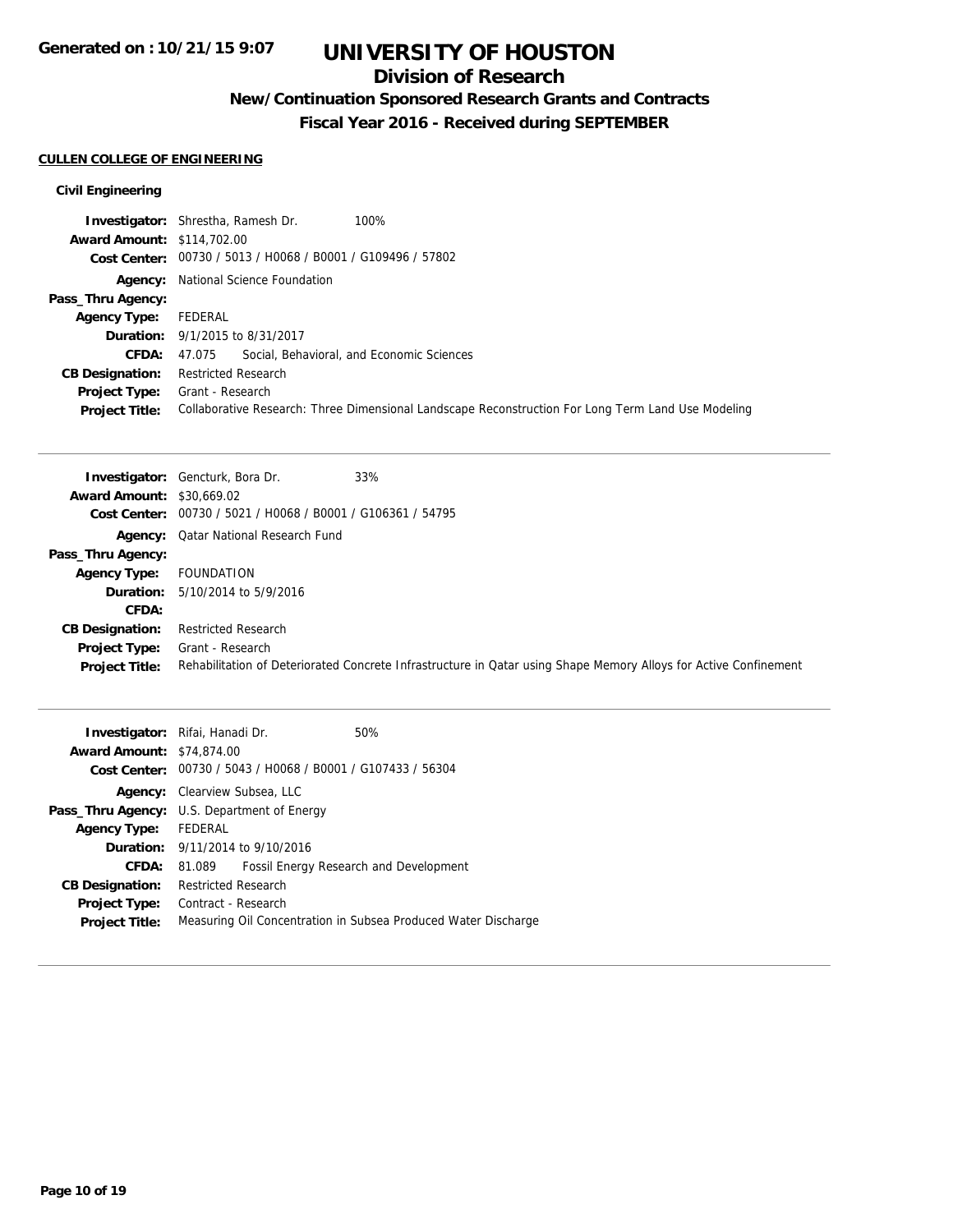### **Division of Research**

# **New/Continuation Sponsored Research Grants and Contracts**

**Fiscal Year 2016 - Received during SEPTEMBER**

### **CULLEN COLLEGE OF ENGINEERING**

### **Civil Engineering**

| <b>Investigator:</b> Rifai, Hanadi Dr.                        | 50%                                                                  |
|---------------------------------------------------------------|----------------------------------------------------------------------|
| <b>Award Amount: \$62,500.00</b>                              |                                                                      |
| Cost Center: 00730 / 5014 / H0068 / B0001 / G110387 / 57995   |                                                                      |
| <b>Agency:</b> Texas Commission on Environmental Quality      |                                                                      |
| <b>Pass_Thru Agency:</b> U.S. Environmental Protection Agency |                                                                      |
| FEDERAL                                                       |                                                                      |
| <b>Duration:</b> 9/1/2015 to 8/31/2016                        |                                                                      |
|                                                               | 66.419 Water Polution Control - State and Interstate Program Support |
| <b>Restricted Research</b>                                    |                                                                      |
| Grant - Research                                              |                                                                      |
|                                                               |                                                                      |
|                                                               | Texas Dissolved Oxygen Evaluation Project                            |

|                                                        | Investigator: Rifai, Hanadi Dr.        | 50%                                                                  |
|--------------------------------------------------------|----------------------------------------|----------------------------------------------------------------------|
| <b>Award Amount: \$10,000.00</b>                       |                                        |                                                                      |
|                                                        |                                        | Cost Center: 00730 / 5014 / H0068 / B0001 / G110386 / 57994          |
|                                                        |                                        | <b>Agency:</b> Texas Commission on Environmental Quality             |
| Pass_Thru Agency: U.S. Environmental Protection Agency |                                        |                                                                      |
| <b>Agency Type:</b>                                    | FEDERAL                                |                                                                      |
|                                                        | <b>Duration:</b> 9/1/2015 to 8/31/2016 |                                                                      |
| CFDA:                                                  |                                        | 66.419 Water Polution Control - State and Interstate Program Support |
| <b>CB Designation:</b>                                 | <b>Restricted Research</b>             |                                                                      |
| <b>Project Type:</b>                                   | Grant - Research                       |                                                                      |
| <b>Project Title:</b>                                  |                                        | Support for Total Maximum Daily Loads (TMDLs)                        |
|                                                        |                                        |                                                                      |

|                                  | <b>Investigator:</b> Rodrigues, Debora Dr.                  | 50%                                                            |  |
|----------------------------------|-------------------------------------------------------------|----------------------------------------------------------------|--|
| <b>Award Amount: \$74,874,00</b> |                                                             |                                                                |  |
|                                  | Cost Center: 00730 / 5043 / H0068 / B0001 / G107433 / 56304 |                                                                |  |
|                                  | <b>Agency:</b> Clearview Subsea, LLC                        |                                                                |  |
|                                  | <b>Pass_Thru Agency:</b> U.S. Department of Energy          |                                                                |  |
| <b>Agency Type:</b>              | FEDERAL                                                     |                                                                |  |
|                                  | <b>Duration:</b> 9/11/2014 to 9/10/2016                     |                                                                |  |
| <b>CFDA:</b>                     | 81.089                                                      | Fossil Energy Research and Development                         |  |
| <b>CB Designation:</b>           | <b>Restricted Research</b>                                  |                                                                |  |
| <b>Project Type:</b>             | Contract - Research                                         |                                                                |  |
| <b>Project Title:</b>            |                                                             | Measuring Oil Concentration in Subsea Produced Water Discharge |  |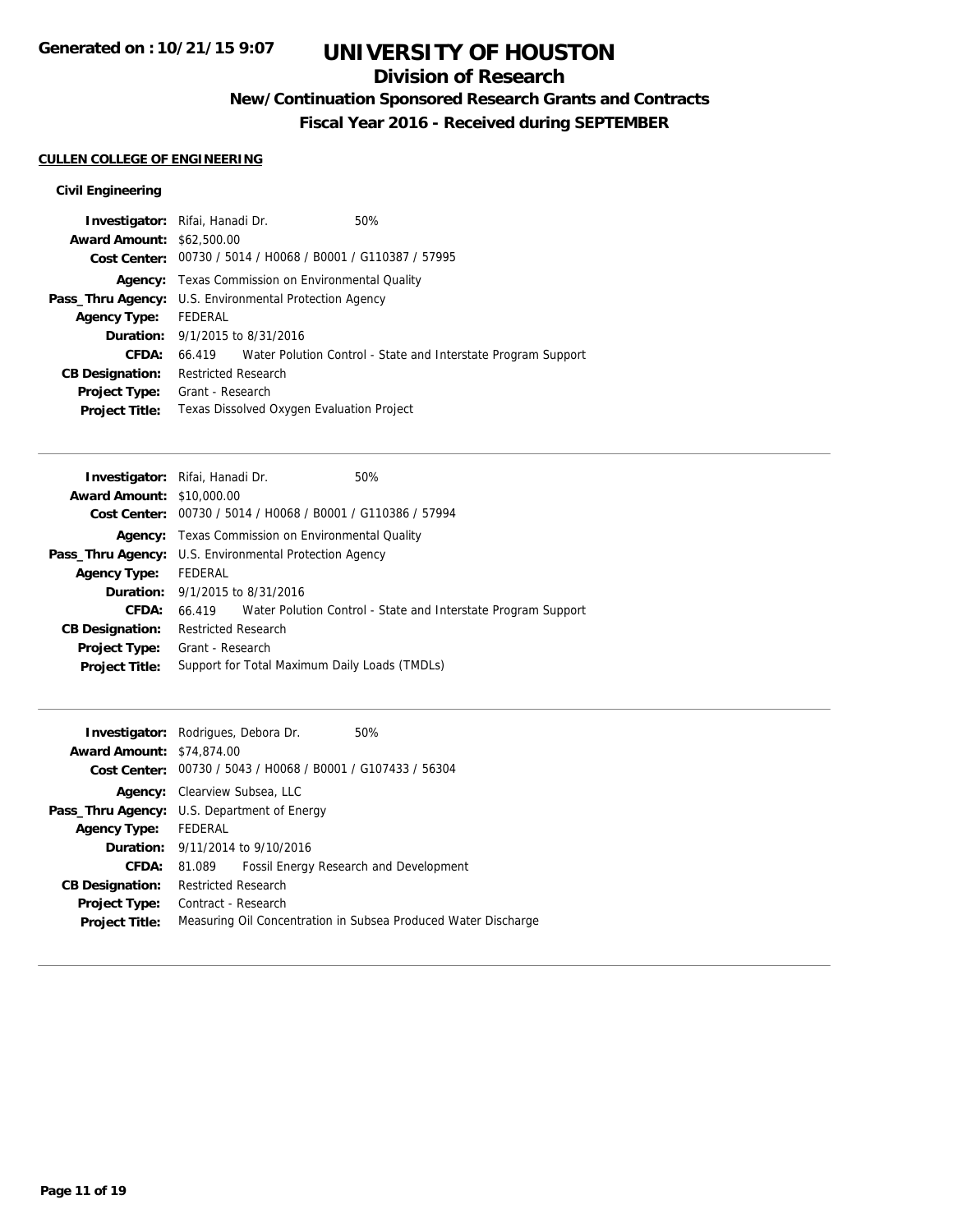### **Division of Research**

# **New/Continuation Sponsored Research Grants and Contracts**

**Fiscal Year 2016 - Received during SEPTEMBER**

### **CULLEN COLLEGE OF ENGINEERING**

### **Civil Engineering**

|                                 | Investigator: Belarbi, Abdeldjelil Dr.                      | 25% |
|---------------------------------|-------------------------------------------------------------|-----|
| <b>Award Amount: \$2,475.00</b> |                                                             |     |
|                                 | Cost Center: 00730 / 5016 / H0068 / B0001 / G109042 / 56133 |     |
|                                 | <b>Agency:</b> Texas Department of Transportation           |     |
| Pass_Thru Agency:               |                                                             |     |
| Agency Type: STATE              |                                                             |     |
|                                 | <b>Duration:</b> 9/1/2014 to 12/31/2015                     |     |
| CFDA:                           |                                                             |     |
| <b>CB Designation:</b>          | <b>Restricted Research</b>                                  |     |
| Project Type:                   | Grant - Research                                            |     |
| <b>Project Title:</b>           | Repair Systems for Deteriorated Bridge Piles                |     |

|                                 | <b>Investigator:</b> Dawood, Mina Dr.                       | 50% |
|---------------------------------|-------------------------------------------------------------|-----|
| <b>Award Amount: \$4,950.00</b> |                                                             |     |
|                                 | Cost Center: 00730 / 5016 / H0068 / B0001 / G109042 / 56133 |     |
|                                 | <b>Agency:</b> Texas Department of Transportation           |     |
| Pass_Thru Agency:               |                                                             |     |
| <b>Agency Type:</b>             | <b>STATE</b>                                                |     |
|                                 | <b>Duration:</b> $9/1/2014$ to $12/31/2015$                 |     |
| CFDA:                           |                                                             |     |
| <b>CB Designation:</b>          | <b>Restricted Research</b>                                  |     |
| <b>Project Type:</b>            | Grant - Research                                            |     |
| <b>Project Title:</b>           | Repair Systems for Deteriorated Bridge Piles                |     |
|                                 |                                                             |     |

| <b>Investigator:</b> Vipulanandan, Cumaraswamy Di25% |                                                             |
|------------------------------------------------------|-------------------------------------------------------------|
| <b>Award Amount: \$2,475.00</b>                      |                                                             |
|                                                      | Cost Center: 00730 / 5016 / H0068 / B0001 / G109042 / 56133 |
|                                                      | Agency: Texas Department of Transportation                  |
| Pass_Thru Agency:                                    |                                                             |
| <b>Agency Type: STATE</b>                            |                                                             |
|                                                      | <b>Duration:</b> $9/1/2014$ to $12/31/2015$                 |
| CFDA:                                                |                                                             |
| <b>CB Designation:</b>                               | Restricted Research                                         |
| <b>Project Type:</b>                                 | Grant - Research                                            |
| <b>Project Title:</b>                                | Repair Systems for Deteriorated Bridge Piles                |
|                                                      |                                                             |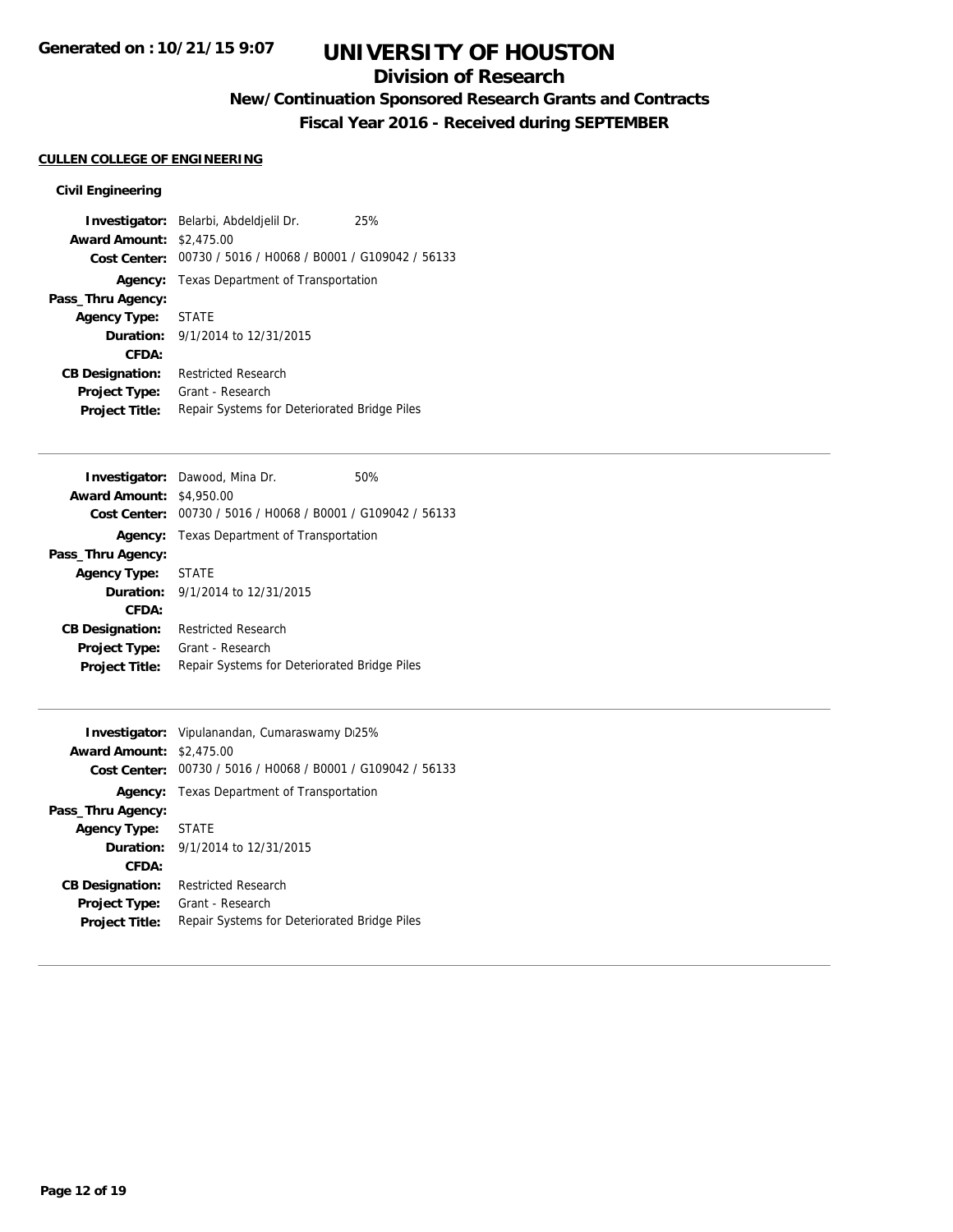## **Division of Research**

**New/Continuation Sponsored Research Grants and Contracts**

**Fiscal Year 2016 - Received during SEPTEMBER**

### **CULLEN COLLEGE OF ENGINEERING**

### **Civil Engineering**

|                                  | 100%<br><b>Investigator:</b> Lee, Hyongki Dr.                                                                   |
|----------------------------------|-----------------------------------------------------------------------------------------------------------------|
| <b>Award Amount: \$30,000.00</b> |                                                                                                                 |
|                                  | Cost Center: 00730 / 5013 / H0068 / B0001 / G109775 / 57622                                                     |
|                                  | <b>Agency:</b> NASA - National Aeronautics and Space Administration - Headquarters (Wash., D.C.)                |
| Pass_Thru Agency:                |                                                                                                                 |
| <b>Agency Type:</b>              | FEDERAL                                                                                                         |
|                                  | <b>Duration:</b> 9/1/2015 to 8/31/2016                                                                          |
| <b>CFDA:</b>                     | Aerospace Education Services Program<br>43.001                                                                  |
| <b>CB Designation:</b>           | <b>Restricted Research</b>                                                                                      |
| <b>Project Type:</b>             | Grant - Research                                                                                                |
| <b>Project Title:</b>            | Diffusion Modeling of Water Flow in the central Congo Floodplain using Geodetic and Remote Sensing Measurements |

|                                  | Investigator: Gencturk, Bora Dr.               | 100%                                                                                                              |
|----------------------------------|------------------------------------------------|-------------------------------------------------------------------------------------------------------------------|
| <b>Award Amount:</b>             | \$500,000.00                                   |                                                                                                                   |
| <b>Cost Center:</b>              | 00730 / 5013 / H0068 / B0001 / G108799 / 56676 |                                                                                                                   |
| Agency:                          | National Science Foundation                    |                                                                                                                   |
| Pass_Thru Agency:                |                                                |                                                                                                                   |
| <b>Agency Type:</b>              | <b>FEDERAL</b>                                 |                                                                                                                   |
| Duration:                        | 9/1/2015 to 8/31/2020                          |                                                                                                                   |
| CFDA:                            | <b>Engineering Grants</b><br>47.041            |                                                                                                                   |
| <b>CB Designation:</b>           | <b>Restricted Research</b>                     |                                                                                                                   |
| <b>Project Type:</b>             | Grant - Research                               |                                                                                                                   |
| <b>Project Title:</b>            | <b>Novel Materials</b>                         | CAREER: Increasing Resiliency and Sustainability of Reinforced Concrete against Aging and Seismic Hazards through |
|                                  |                                                |                                                                                                                   |
|                                  | <b>Investigator:</b> Dawood, Mina Dr.          | 34%                                                                                                               |
| <b>Award Amount: \$31,598.38</b> |                                                |                                                                                                                   |
| <b>Cost Center:</b>              | 00730 / 5021 / H0068 / B0001 / G106361 / 54795 |                                                                                                                   |
| Agency:                          | <b>Qatar National Research Fund</b>            |                                                                                                                   |
| Pass_Thru Agency:                |                                                |                                                                                                                   |
| <b>Agency Type:</b>              | <b>FOUNDATION</b>                              |                                                                                                                   |
| Duration:                        | 5/10/2014 to 5/9/2016                          |                                                                                                                   |
| CFDA:                            |                                                |                                                                                                                   |
| <b>CB Designation:</b>           | <b>Restricted Research</b>                     |                                                                                                                   |

**Project Title:** Rehabilitation of Deteriorated Concrete Infrastructure in Qatar using Shape Memory Alloys for Active Confinement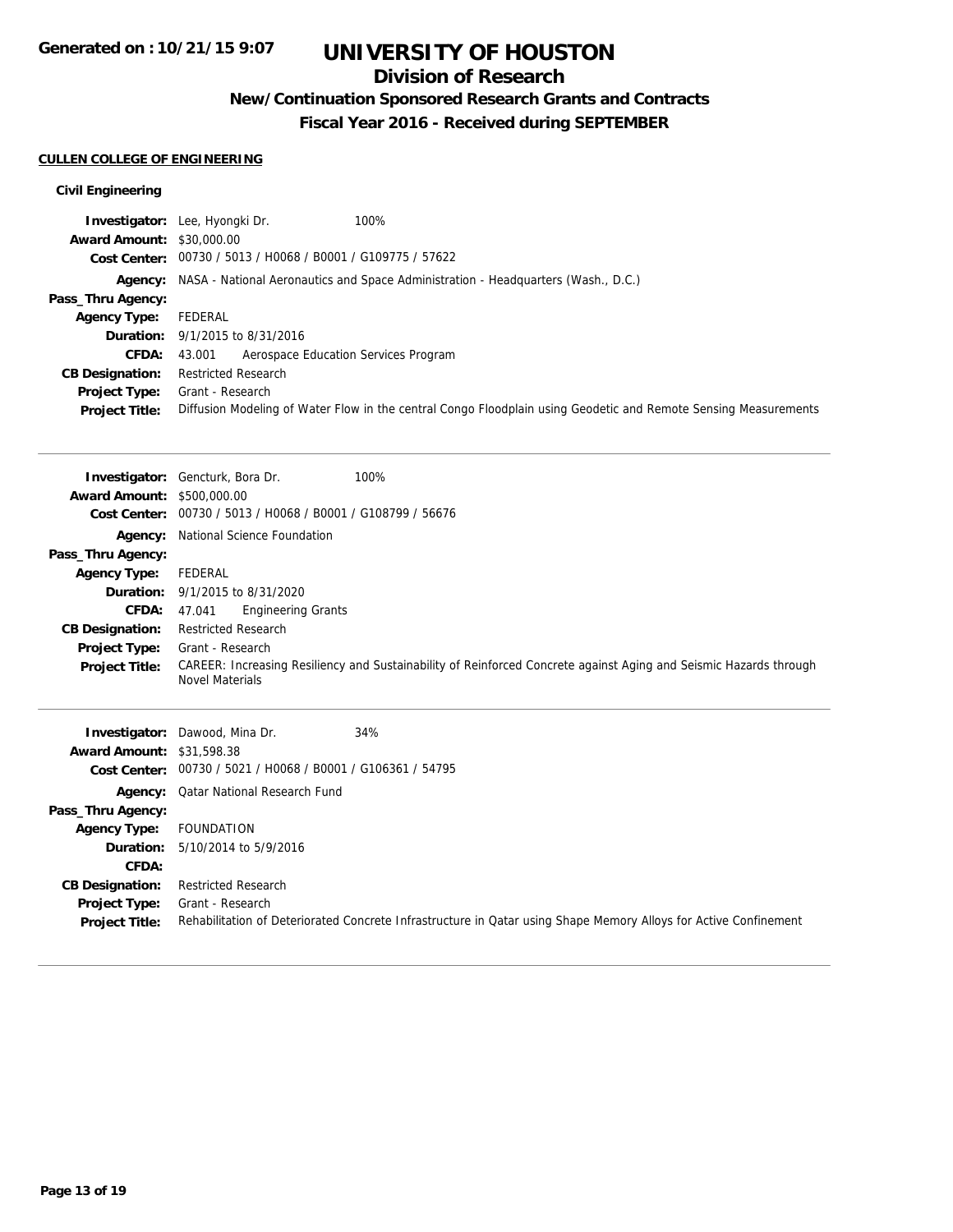### **Division of Research**

# **New/Continuation Sponsored Research Grants and Contracts**

**Fiscal Year 2016 - Received during SEPTEMBER**

### **CULLEN COLLEGE OF ENGINEERING**

### **Civil Engineering**

|                                  | 33%<br><b>Investigator:</b> Belarbi, Abdeldielil Dr.                                                             |
|----------------------------------|------------------------------------------------------------------------------------------------------------------|
| <b>Award Amount: \$30,669.02</b> |                                                                                                                  |
|                                  | Cost Center: 00730 / 5021 / H0068 / B0001 / G106361 / 54795                                                      |
|                                  | <b>Agency:</b> Qatar National Research Fund                                                                      |
| Pass_Thru Agency:                |                                                                                                                  |
| <b>Agency Type:</b>              | FOUNDATION                                                                                                       |
|                                  | <b>Duration:</b> 5/10/2014 to 5/9/2016                                                                           |
| CFDA:                            |                                                                                                                  |
| <b>CB Designation:</b>           | <b>Restricted Research</b>                                                                                       |
| <b>Project Type:</b>             | Grant - Research                                                                                                 |
| <b>Project Title:</b>            | Rehabilitation of Deteriorated Concrete Infrastructure in Qatar using Shape Memory Alloys for Active Confinement |

|                                  | 50%<br><b>Investigator:</b> Rifai, Hanadi Dr.                                               |
|----------------------------------|---------------------------------------------------------------------------------------------|
| <b>Award Amount: \$25,000.00</b> |                                                                                             |
|                                  | Cost Center: 00730 / 5014 / H0068 / B0001 / G110385 / 57941                                 |
|                                  | <b>Agency:</b> Texas Commission on Environmental Quality                                    |
|                                  | Pass_Thru Agency: U.S. Environmental Protection Agency                                      |
| <b>Agency Type:</b>              | FEDERAL                                                                                     |
|                                  | <b>Duration:</b> 9/1/2015 to 8/31/2016                                                      |
| <b>CFDA:</b>                     | 66.419 Water Polution Control - State and Interstate Program Support                        |
| <b>CB Designation:</b>           | Restricted Research                                                                         |
|                                  | <b>Project Type:</b> Grant - Research                                                       |
| <b>Project Title:</b>            | Support for Total Maximum Daily Loads (TMDLs) for Indicator Bacteria in Mary's Creek Bypass |

### **Electrical & Computer Engineering**

|                                 | 40%<br><b>Investigator:</b> Contreras-Vidal, Jose Dr.                                                                      |
|---------------------------------|----------------------------------------------------------------------------------------------------------------------------|
| <b>Award Amount: \$4,600.00</b> |                                                                                                                            |
|                                 | Cost Center: 00730 / 5013 / H0070 / B0001 / G109853 / 58006                                                                |
| Agency:                         | National Science Foundation                                                                                                |
| Pass_Thru Agency:               |                                                                                                                            |
| <b>Agency Type:</b>             | FEDERAL                                                                                                                    |
|                                 | <b>Duration:</b> 9/15/2015 to 8/31/2016                                                                                    |
| <b>CFDA:</b> $47.041$           | <b>Engineering Grants</b>                                                                                                  |
| <b>CB Designation:</b>          | <b>Restricted Research</b>                                                                                                 |
| <b>Project Type:</b>            | Grant - Research                                                                                                           |
| <b>Project Title:</b>           | Planning Grant: Collaborative Research: I/UCRC for Building Reliable Advances and Innovation in Neurotechnology<br>(BRAIN) |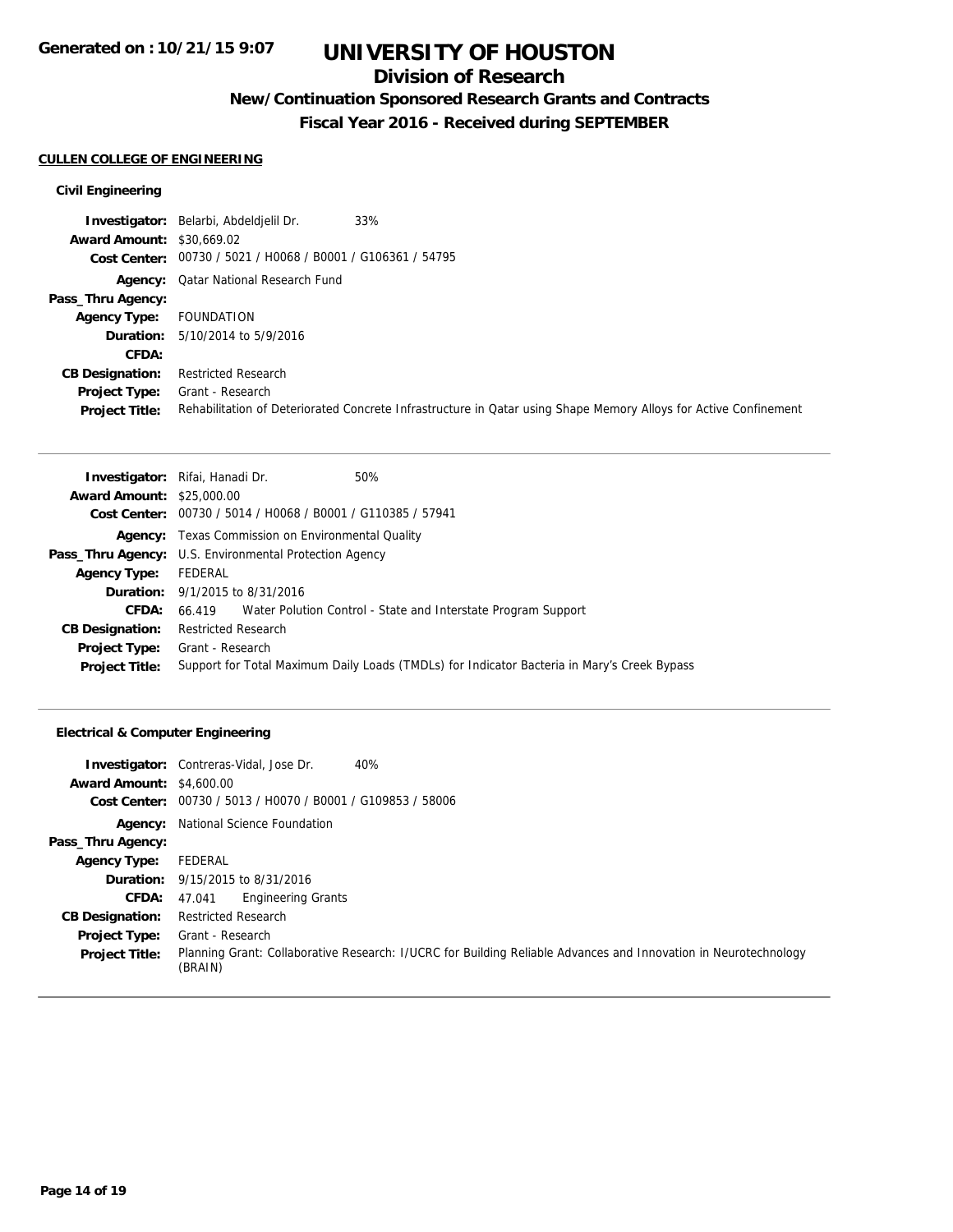### **Division of Research**

## **New/Continuation Sponsored Research Grants and Contracts**

**Fiscal Year 2016 - Received during SEPTEMBER**

### **CULLEN COLLEGE OF ENGINEERING**

### **Electrical & Computer Engineering**

|                                   | Investigator: Mayerich, David Dr.<br>20%                                                                                   |
|-----------------------------------|----------------------------------------------------------------------------------------------------------------------------|
| <b>Award Amount: \$2,300.00</b>   |                                                                                                                            |
|                                   | Cost Center: 00730 / 5013 / H0070 / B0001 / G109853 / 58006                                                                |
|                                   | Agency: National Science Foundation                                                                                        |
| Pass_Thru Agency:                 |                                                                                                                            |
| <b>Agency Type:</b>               | FEDERAL                                                                                                                    |
|                                   | Duration: 9/15/2015 to 8/31/2016                                                                                           |
| <b>CFDA:</b>                      | 47.041<br><b>Engineering Grants</b>                                                                                        |
| <b>CB Designation:</b>            | <b>Restricted Research</b>                                                                                                 |
| <b>Project Type:</b>              | Grant - Research                                                                                                           |
| <b>Project Title:</b>             | Planning Grant: Collaborative Research: I/UCRC for Building Reliable Advances and Innovation in Neurotechnology<br>(BRAIN) |
| Investigator: Chen, Ji Dr.        | 20%                                                                                                                        |
| <b>Award Amount: \$2,300.00</b>   |                                                                                                                            |
|                                   | Cost Center: 00730 / 5013 / H0070 / B0001 / G109853 / 58006                                                                |
|                                   | Agency: National Science Foundation                                                                                        |
| Pass_Thru Agency:                 |                                                                                                                            |
| <b>Agency Type:</b>               | FEDERAL                                                                                                                    |
| Duration:                         | 9/15/2015 to 8/31/2016                                                                                                     |
| CFDA:                             | 47.041<br><b>Engineering Grants</b>                                                                                        |
| <b>CB Designation:</b>            | <b>Restricted Research</b>                                                                                                 |
| <b>Project Type:</b>              | Grant - Research                                                                                                           |
| <b>Project Title:</b>             | Planning Grant: Collaborative Research: I/UCRC for Building Reliable Advances and Innovation in Neurotechnology<br>(BRAIN) |
|                                   | 8%<br>Investigator: Bao, Jiming Dr.                                                                                        |
| <b>Award Amount: \$114,057.76</b> |                                                                                                                            |
|                                   | Cost Center: 00730 / 5013 / H0067 / B0001 / G109663 / 57886                                                                |
|                                   | Agency: National Science Foundation                                                                                        |
| Pass_Thru Agency:                 |                                                                                                                            |
| <b>Agency Type:</b>               | FEDERAL                                                                                                                    |
| Duration:                         | 9/1/2015 to 8/31/2019                                                                                                      |
| <b>CFDA:</b>                      | 47.041<br><b>Engineering Grants</b>                                                                                        |
| <b>CB Designation:</b>            | <b>Restricted Research</b>                                                                                                 |
| <b>Project Type:</b>              | Grant - Research                                                                                                           |
| <b>Project Title:</b>             | SNM: Massively Parallel Nanopatterning by Print and Repeat Nanopantography with Reusable Stencil Masks                     |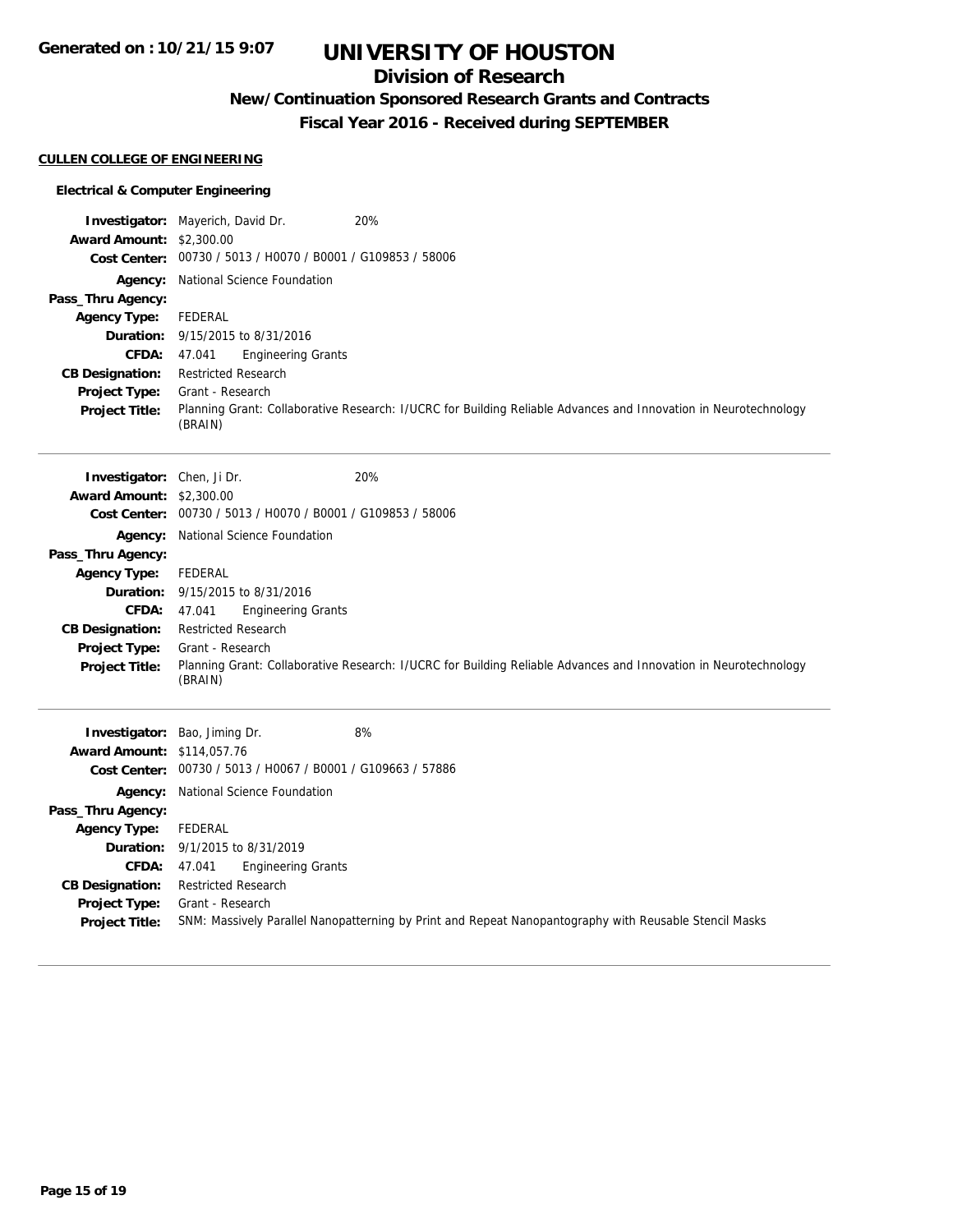### **Division of Research**

## **New/Continuation Sponsored Research Grants and Contracts**

**Fiscal Year 2016 - Received during SEPTEMBER**

#### **CULLEN COLLEGE OF ENGINEERING**

#### **Electrical & Computer Engineering**

**Investigator:** Ruchhoeft, Paul Dr. 14% **Award Amount:** \$199,601.08 **Cost Center:** 00730 / 5013 / H0067 / B0001 / G109663 / 57886 **Agency:** National Science Foundation **Pass\_Thru Agency: Agency Type:** FEDERAL **Duration:** 9/1/2015 to 8/31/2019 **CFDA:** 47.041 Engineering Grants **CB Designation:** Restricted Research **Project Type:** Grant - Research **Project Title:** SNM: Massively Parallel Nanopatterning by Print and Repeat Nanopantography with Reusable Stencil Masks

### **Industrial Engineering**

| <b>Investigator:</b> Peng, Jiming Dr. |                                                                                                    |                           | 100% |
|---------------------------------------|----------------------------------------------------------------------------------------------------|---------------------------|------|
| <b>Award Amount:</b>                  | \$220,000.00                                                                                       |                           |      |
|                                       | Cost Center: 00730 / 5013 / H0072 / B0001 / G109836 / 58022                                        |                           |      |
|                                       | <b>Agency:</b> National Science Foundation                                                         |                           |      |
| Pass_Thru Agency:                     |                                                                                                    |                           |      |
| <b>Agency Type:</b>                   | FEDERAL                                                                                            |                           |      |
|                                       | <b>Duration:</b> 9/1/2015 to 8/31/2018                                                             |                           |      |
| <b>CFDA:</b>                          | 47.041                                                                                             | <b>Engineering Grants</b> |      |
| <b>CB Designation:</b>                | <b>Restricted Research</b>                                                                         |                           |      |
| <b>Project Type:</b>                  | Grant - Research                                                                                   |                           |      |
| <b>Project Title:</b>                 | Alternate Direction Method: A New Recipe for Non-convex<br>Quadratic Programming with Applications |                           |      |

#### **SSPEED**

|                                  | <b>Investigator:</b> Rifai, Hanadi Dr.                        | 50%                                                                  |
|----------------------------------|---------------------------------------------------------------|----------------------------------------------------------------------|
| <b>Award Amount: \$62,500.00</b> |                                                               |                                                                      |
|                                  | Cost Center: 00730 / 5014 / H0068 / B0001 / G110387 / 57995   |                                                                      |
|                                  | <b>Agency:</b> Texas Commission on Environmental Quality      |                                                                      |
|                                  | <b>Pass_Thru Agency:</b> U.S. Environmental Protection Agency |                                                                      |
| <b>Agency Type:</b>              | FEDERAL                                                       |                                                                      |
|                                  | <b>Duration:</b> 9/1/2015 to 8/31/2016                        |                                                                      |
| <b>CFDA:</b>                     |                                                               | 66.419 Water Polution Control - State and Interstate Program Support |
| <b>CB Designation:</b>           | <b>Restricted Research</b>                                    |                                                                      |
| <b>Project Type:</b>             | Grant - Research                                              |                                                                      |
| <b>Project Title:</b>            | Texas Dissolved Oxygen Evaluation Project                     |                                                                      |
|                                  |                                                               |                                                                      |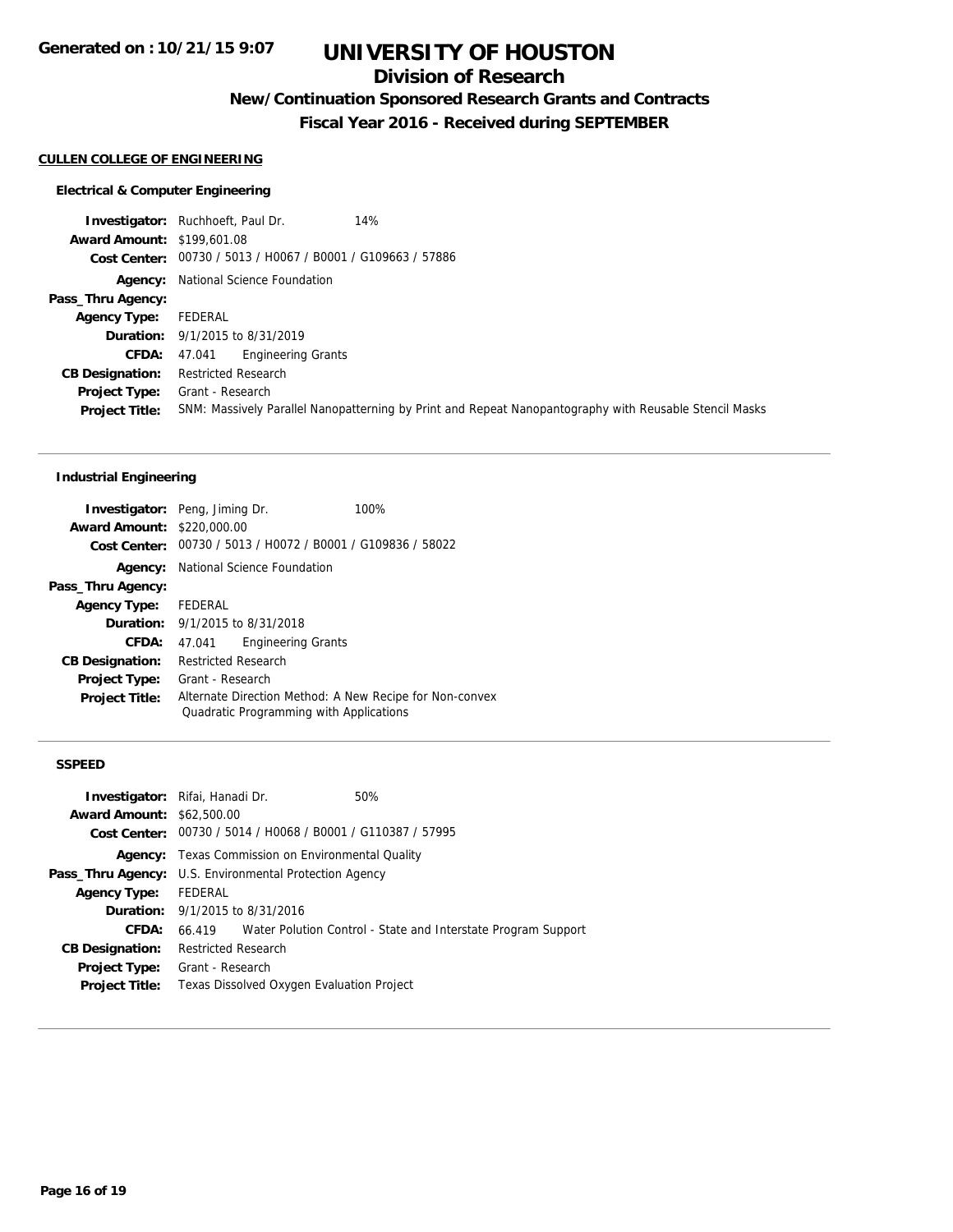## **Division of Research**

## **New/Continuation Sponsored Research Grants and Contracts**

**Fiscal Year 2016 - Received during SEPTEMBER**

#### **CULLEN COLLEGE OF ENGINEERING**

### **SSPEED**

|                                                               | <b>Investigator:</b> Rifai, Hanadi Dr. | 50%                                                                  |
|---------------------------------------------------------------|----------------------------------------|----------------------------------------------------------------------|
| <b>Award Amount: \$10,000.00</b>                              |                                        |                                                                      |
|                                                               |                                        | Cost Center: 00730 / 5014 / H0068 / B0001 / G110386 / 57994          |
|                                                               |                                        | <b>Agency:</b> Texas Commission on Environmental Quality             |
| <b>Pass_Thru Agency:</b> U.S. Environmental Protection Agency |                                        |                                                                      |
| <b>Agency Type:</b>                                           | FEDERAL                                |                                                                      |
|                                                               | <b>Duration:</b> 9/1/2015 to 8/31/2016 |                                                                      |
| CFDA:                                                         |                                        | 66.419 Water Polution Control - State and Interstate Program Support |
| <b>CB Designation:</b>                                        | <b>Restricted Research</b>             |                                                                      |
| <b>Project Type:</b>                                          | Grant - Research                       |                                                                      |
| <b>Project Title:</b>                                         |                                        | Support for Total Maximum Daily Loads (TMDLs)                        |

| <b>Investigator:</b> Rifai, Hanadi Dr.<br>50%                                               |
|---------------------------------------------------------------------------------------------|
| <b>Award Amount: \$25,000.00</b>                                                            |
| Cost Center: 00730 / 5014 / H0068 / B0001 / G110385 / 57941                                 |
| <b>Agency:</b> Texas Commission on Environmental Quality                                    |
| <b>Pass_Thru Agency:</b> U.S. Environmental Protection Agency                               |
| FEDERAL                                                                                     |
| <b>Duration:</b> 9/1/2015 to 8/31/2016                                                      |
| 66.419 Water Polution Control - State and Interstate Program Support                        |
| <b>Restricted Research</b>                                                                  |
| Grant - Research                                                                            |
| Support for Total Maximum Daily Loads (TMDLs) for Indicator Bacteria in Mary's Creek Bypass |
|                                                                                             |

### **DIVISION OF RESEARCH**

### **Center for Advanced Computing and Data Systems**

| <b>Award Amount: \$8,800.00</b>               | 50%<br><b>Investigator:</b> Garbey, Marc Dr.<br>Cost Center: 00730 / 5013 / H0104 / B0100 / G110479 / 57819                                      |
|-----------------------------------------------|--------------------------------------------------------------------------------------------------------------------------------------------------|
|                                               | <b>Agency:</b> National Science Foundation                                                                                                       |
| Pass_Thru Agency:                             |                                                                                                                                                  |
| <b>Agency Type:</b>                           | FEDERAL                                                                                                                                          |
|                                               | <b>Duration:</b> 2/1/2016 to 1/31/2017                                                                                                           |
| CFDA:                                         | International Science and Engineering (OISE)<br>47.079                                                                                           |
| <b>CB Designation:</b>                        | Non Restricted Research                                                                                                                          |
| <b>Project Type:</b><br><b>Project Title:</b> | Grant - Research<br>6th Annual International Conference in Computational Surgery and Dual Training: Boreaux. France: Spring/Early<br>Summer 2016 |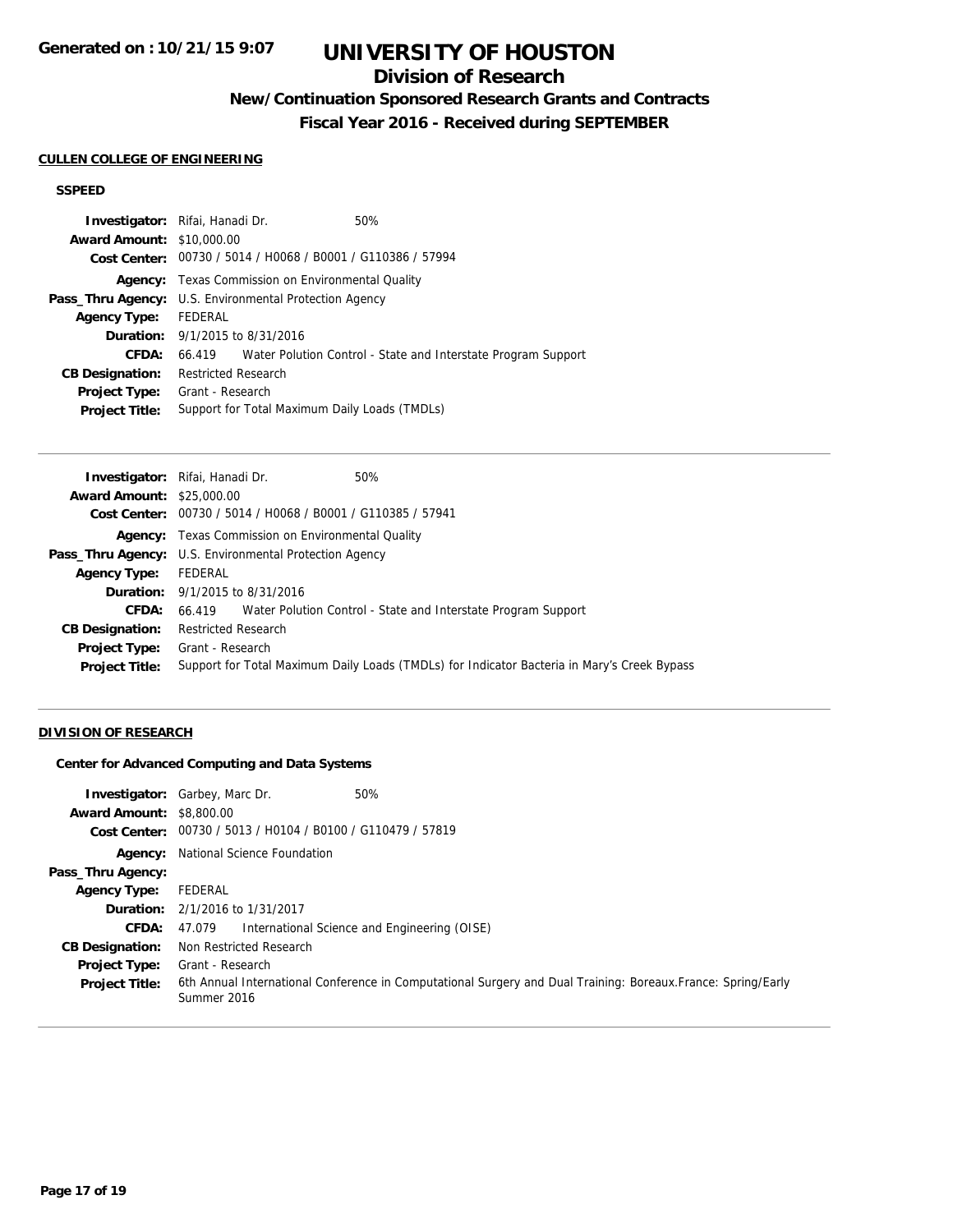### **Division of Research**

**New/Continuation Sponsored Research Grants and Contracts**

**Fiscal Year 2016 - Received during SEPTEMBER**

#### **DIVISION OF RESEARCH**

### **Center for Advanced Computing and Data Systems**

|                                  | <b>Investigator:</b> Cheung, Margaret Dr. | 25%                                                         |                                                                    |
|----------------------------------|-------------------------------------------|-------------------------------------------------------------|--------------------------------------------------------------------|
| <b>Award Amount: \$62,280.00</b> |                                           |                                                             |                                                                    |
|                                  |                                           | Cost Center: 00730 / 5013 / H0112 / B0001 / G102142 / 49699 |                                                                    |
| Agency:                          |                                           | National Institute of General Medical Sciences              |                                                                    |
| Pass_Thru Agency:                |                                           |                                                             |                                                                    |
| <b>Agency Type:</b>              | FEDERAL                                   |                                                             |                                                                    |
|                                  | <b>Duration:</b> 9/30/2011 to 8/31/2016   |                                                             |                                                                    |
| CFDA:                            | 93.859                                    |                                                             | Pharmacology, Physiology, and Biological Chemistry Research        |
| <b>CB Designation:</b>           | <b>Restricted Research</b>                |                                                             |                                                                    |
| <b>Project Type:</b>             | Grant - Research                          |                                                             |                                                                    |
| <b>Project Title:</b>            |                                           |                                                             | Manipulating Signaling Proteins for Target Binding and Recognition |
|                                  |                                           |                                                             |                                                                    |

|                                   | 100%<br><b>Investigator:</b> Garbey, Marc Dr.                                                                |
|-----------------------------------|--------------------------------------------------------------------------------------------------------------|
| <b>Award Amount: \$199,486.00</b> |                                                                                                              |
| <b>Cost Center:</b>               | 00730 / 5013 / H0246 / B0001 / G108741 / 55762                                                               |
| Agency:                           | National Science Foundation                                                                                  |
| Pass_Thru Agency:                 |                                                                                                              |
| <b>Agency Type:</b>               | FEDERAL                                                                                                      |
|                                   | <b>Duration:</b> 8/1/2014 to 3/31/2018                                                                       |
| <b>CFDA:</b>                      | <b>Engineering Grants</b><br>47.041                                                                          |
| <b>CB Designation:</b>            | <b>Restricted Research</b>                                                                                   |
| <b>Project Type:</b>              | Grant - Research                                                                                             |
| <b>Project Title:</b>             | Collaborative Researh: Full Center Grant: I/UCRC for Cyber-Physical Systems for the Hospital<br>Operating Rm |
|                                   |                                                                                                              |

### **Institute for Molecular Design**

|                                  | <b>Investigator:</b> Cheung, Margaret Dr.                   | 10%                                                                |
|----------------------------------|-------------------------------------------------------------|--------------------------------------------------------------------|
| <b>Award Amount: \$24,912.00</b> |                                                             |                                                                    |
|                                  | Cost Center: 00730 / 5013 / H0112 / B0001 / G102142 / 49699 |                                                                    |
| Agency:                          | National Institute of General Medical Sciences              |                                                                    |
| Pass_Thru Agency:                |                                                             |                                                                    |
| <b>Agency Type:</b>              | FEDERAL                                                     |                                                                    |
|                                  | <b>Duration:</b> 9/30/2011 to 8/31/2016                     |                                                                    |
| CFDA:                            | 93.859                                                      | Pharmacology, Physiology, and Biological Chemistry Research        |
| <b>CB Designation:</b>           | <b>Restricted Research</b>                                  |                                                                    |
| <b>Project Type:</b>             | Grant - Research                                            |                                                                    |
| <b>Project Title:</b>            |                                                             | Manipulating Signaling Proteins for Target Binding and Recognition |
|                                  |                                                             |                                                                    |